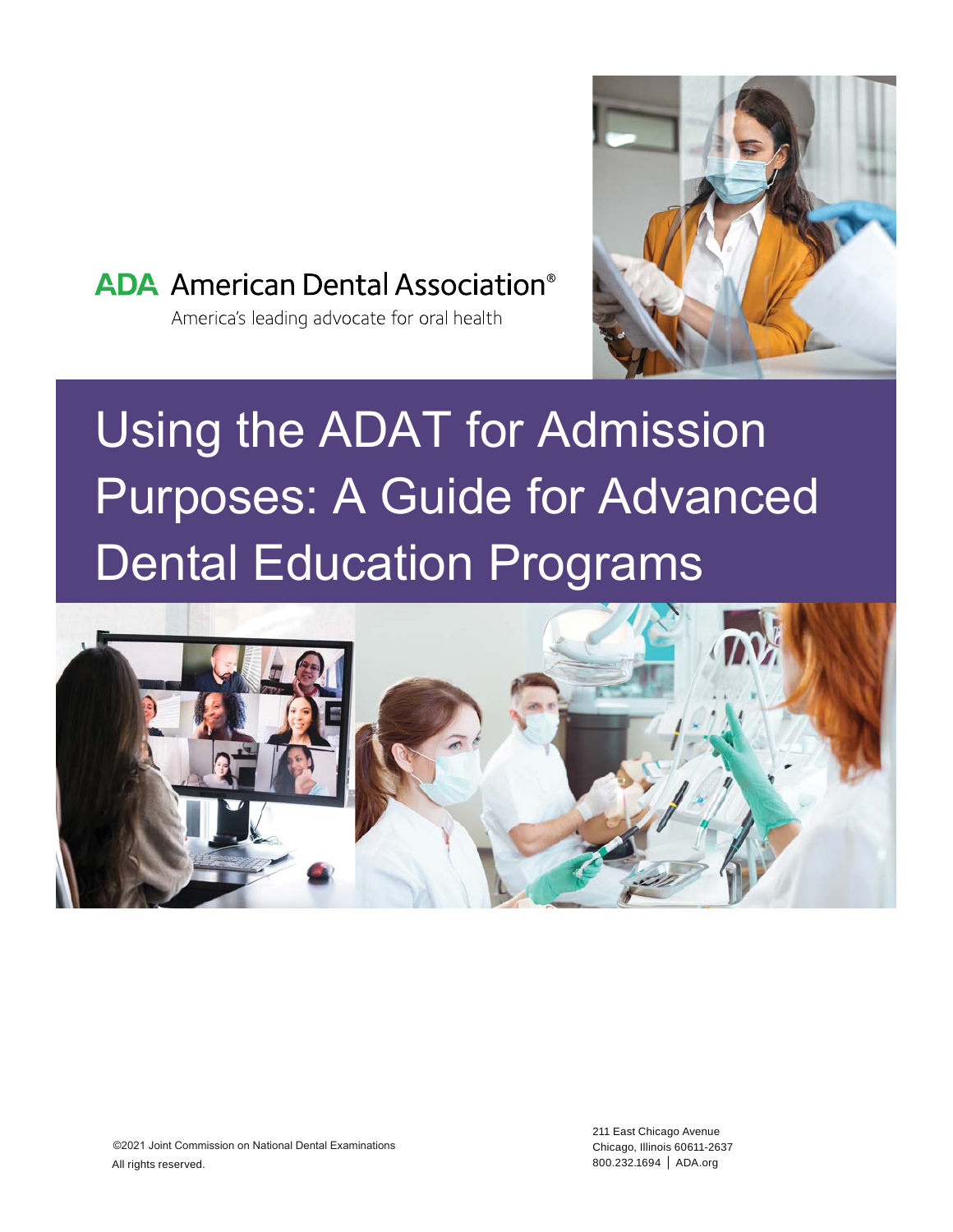| Appendix C1: Descriptive Statistics for ADAT Scale Scores, by Specialty: 2020 27          |  |
|-------------------------------------------------------------------------------------------|--|
| Appendix C2: Descriptive Statistics for ADAT Scale Scores, by Specialty: 2016-202028      |  |
| Appendix D1: Frequency Distributions for ADAT Overall Scales, by Specialty: 2020 30       |  |
| Appendix D2: Frequency Distributions for ADAT Overall Scales, by Specialty: 2016-2020  31 |  |

## **Table of Contents**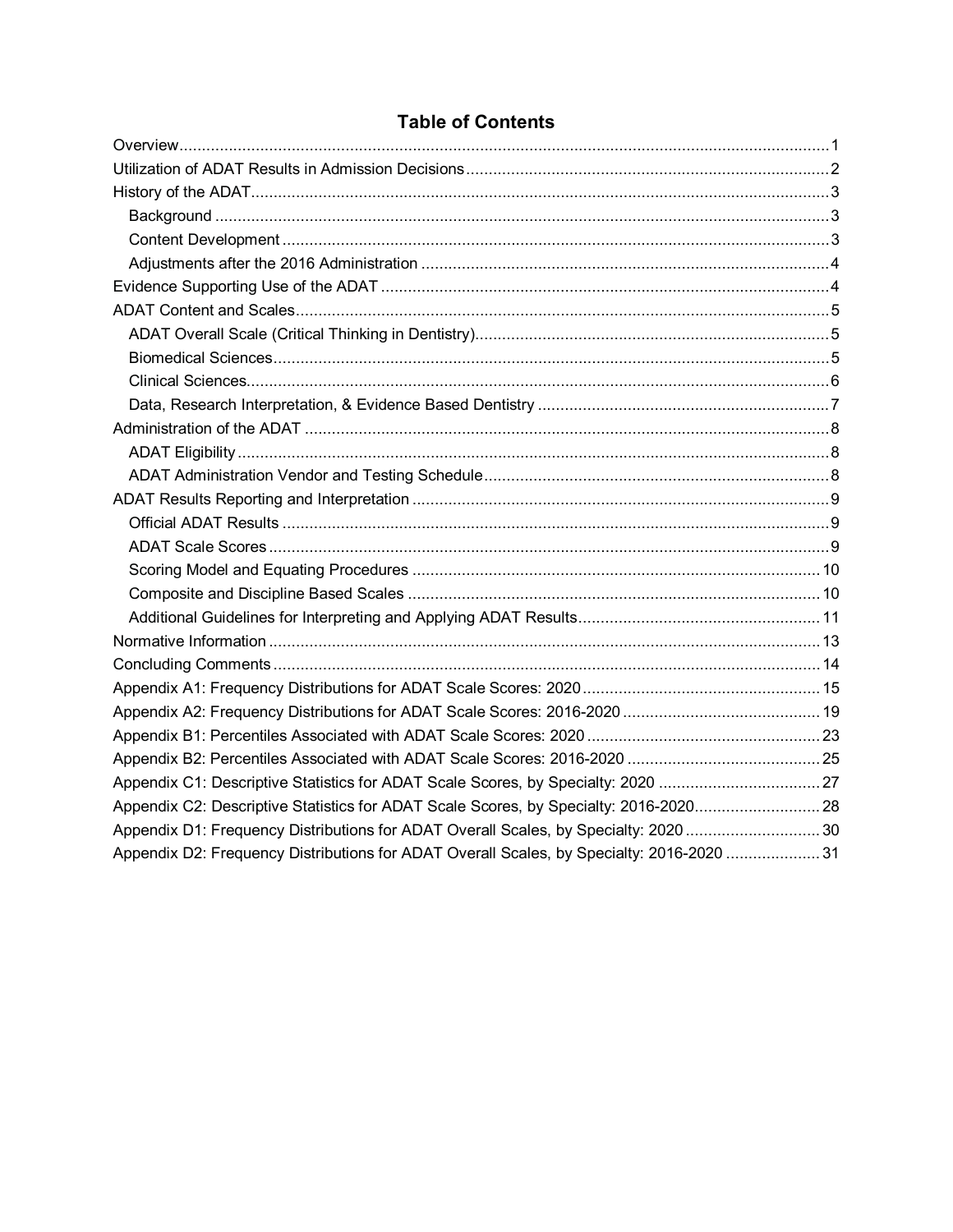#### **Overview**

The American Dental Association's (ADA) Advanced Dental Admission Test (ADAT) is designed to provide dental education programs with an additional means to assess program applicants' potential for success in advanced dental education.

The ADA's Department of Testing Services (DTS) implements the ADAT program under the auspices of the ADA's Council on Dental Education and Licensure (CDEL). The ADAT is administered at test centers operated by Pearson VUE.

The ADAT is composed of multiple-choice questions presented in English, and is developed according to established test specifications. The ADAT consists of three test sections covering the following areas: Biomedical Sciences; Clinical Sciences; and Data, Research Interpretation, & Evidence Based Dentistry.

This guide is intended to provide advanced dental education programs with information concerning the appropriate use and interpretation of ADAT results. Information is provided in the following areas:

- Utilization of ADAT Results in Admission Decisions
- History of the ADAT
- Evidence Supporting Use of the ADAT
- ADAT Content and Scales
- Administration of the ADAT
- ADAT Results Reporting and Interpretation
- Additional Guidelines for Interpreting and Applying ADAT Results

Additional information concerning the ADAT program is available online at ADA.org/adat. The ADAT website contains the ADAT Examination Guide, which provides further details concerning administration of the ADAT Program, as well as a set of practice test questions.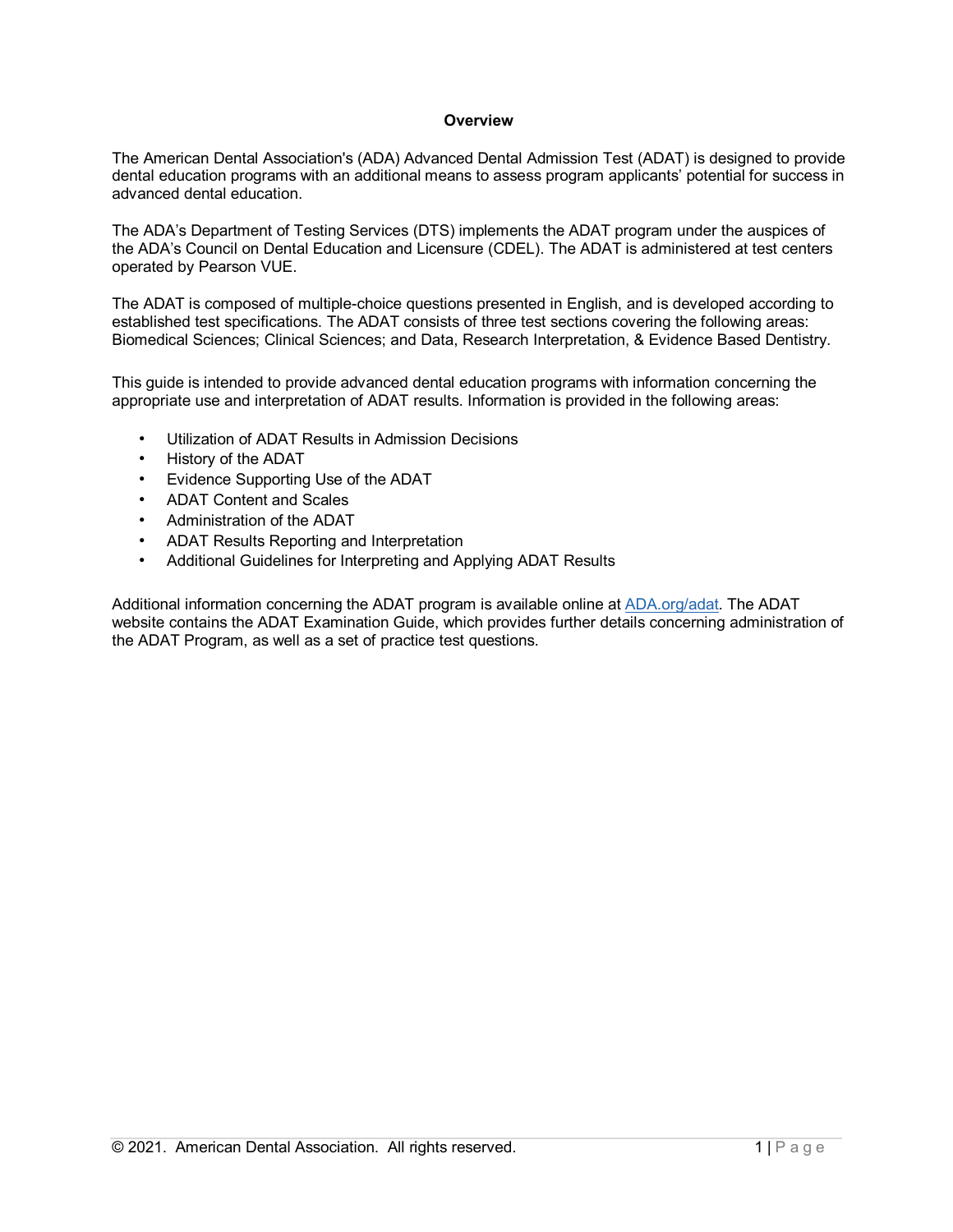#### **Utilization of ADAT Results in Admission Decisions**

Use of the ADAT should take place within the context of advanced dental education programs' standard admission procedures. Each program differs in how admission decisions are made, and the specific tools available to support those decisions. The following provides general considerations for using ADAT results in admission decisions.

- Each program must make its own decision concerning how to use ADAT results.
- In making decisions as to how to use admission tools, including ADAT results, programs should carefully consider the following:
	- o Program and school requirements
	- o The knowledge, skills, abilities, and other characteristics (KSAOs) necessary to succeed in the program. This should also include characteristics and behaviors that can derail students and lead to failure, such as poor study habits and maladaptive traits.
	- o Information available to support admission decisions (i.e., admission tools).
	- o The strengths and weaknesses of each admission tool, including:
		- information the tool provides relative to program requirements and the identified KSAOs
		- quality and accuracy of the information provided
		- evidence that supports the use of the tool
		- the extent to which information provided by the tool might be affected by factors unrelated to the KSAOs of focal interest
		- the extent to which the tool provides a fair and unbiased evaluation of candidate qualifications
		- legal defensibility of using the tool
		- the extent to which the tool permits the program to meaningfully compare the program relevant skills of candidates with different backgrounds (educational training, etc.)
	- o The strengths and weaknesses of the set of admission tools utilized, including:
		- how information from different admission tools is weighted in decision making
		- how redundancy in the information provided by different tools is handled (e.g., via weighting)
		- any deficiencies that might be present (e.g., helpful or necessary information that may be lacking from the set of tools)
- Programs might differ in how they choose to use the ADAT.
	- o Some programs may, in recognition of current challenges in comparing applicants across dental programs, choose to supplement the information from existing admission tools with ADAT results in making candidate admission decisions.
	- o Programs may weight ADAT results in accordance with results from a local (i.e., programspecific) validation study, or in accordance with other information available to the program concerning the relationship between ADAT scores and program performance.
	- o Some programs may choose to use ADAT results only in certain prescribed situations:
		- Situations where little additional information is available concerning candidate qualifications (e.g., no candidate information is available concerning GPA, class rank, or results from other standardized tests).
		- Situations where candidates are equally qualified, and there is a need to break a tie.
	- o Some programs may simply collect data on ADAT performance without using it to inform individual admission decisions. Programs can then review the information, become comfortable with the insight provided, and then decide how best to use ADAT results in future years.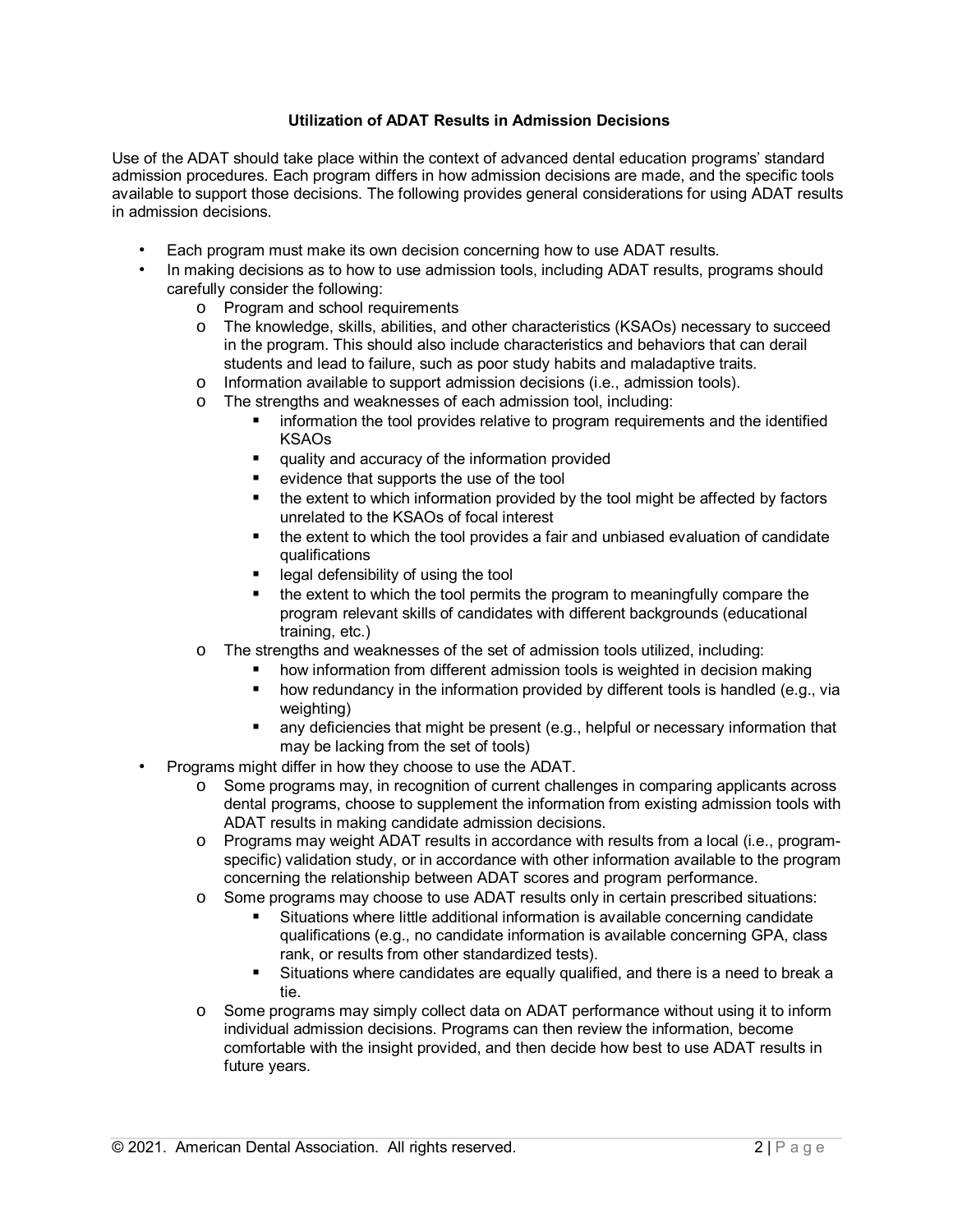- Programs should not rely exclusively on ADAT results in making admission decisions. The ADAT should be used in conjunction with other admission tools that provide insight into candidate qualifications as they relate to core program requirements.
- Programs should decide on their approach, and then apply that approach consistently, in compliance with school and legal requirements.

#### **History of the ADAT**

#### Background

The ADA's decision to pursue development of advanced dental admission test was based on the conveyed needs of communities of interest. Some of those needs were stated in published articles (Fagin, Howell, Da Silva, & Park, 2014; Fagin, Howell, & Park, 2015), while others were expressed directly to the ADA.

Many advanced dental education programs communicated they were left in a difficult position when the Joint Commission on National Dental Examinations (JCNDE) transitioned to pass/fail reporting in 2012. The JCNDE had made this decision for a variety of reasons, one of which was that the NBDE had never been validated for admission purposes, and thus its use within that context was questionable and posed a potential threat to NBDE test security. In the absence of NBDE scores, advanced dental education programs had little information available to compare the qualifications of candidates with differing educational backgrounds and experiences. The situation was exacerbated by the movement toward pass/fail grading at some dental schools. For programs caught in this precarious situation, ADAT results can provide valuable insight into candidate skills to inform decision making.

#### Content Development

The areas to be measured within the ADAT were preliminarily identified through review and analysis of the findings of an Advanced Dental Admission Test Task Force Report submitted to the ADA House of Delegates in September 2010. This report included findings from a survey on the evaluation and selection of applicants for positions in advanced dental education programs. This survey was conducted as part of the ADEA Future of Advanced Dental Education Admissions (ADEA/FADEA) project. In May 2014 ADA's Council on Dental Education and Licensure (CDEL) endorsed a creation of a business plan to develop the ADAT. The following October CDEL distributed survey to directors of advanced education programs to assess the demand for ADAT; the survey results were very positive. Thus, in November 2014 CDEL recommended that ADA pursue the development of ADAT. The final plan of development was approved by the ADA Board of Trustees in December 2014.

The ADAT test specifications concerning the Biomedical Sciences and Clinical Sciences test sections are based on the test specifications for the National Board Dental Examinations (NBDE) Parts I and II. As such, the ADAT relies on the content domain foundation established for these two examination programs (e.g., the practice analysis involving entry-level general dentists conducted for the NBDE Part II). ADAT content within the Biomedical and Clinical Sciences sections is proportionally reduced, relative to the NBDE specifications. ADAT test specifications for the Data, Research Interpretation, & Evidence Based Dentistry section were constructed based on TCC member input and guidance from the ADA Science Division and its Center for Evidence-Based Dentistry.

The test specifications for the ADAT are reviewed and approved by the Council on Dental Education and Licensure (CDEL) at its yearly meeting. CDEL's Admission Testing Committee closely scrutinizes ADAT performance on an annual basis.

ADA reached out to its members seeking volunteers to help construct the ADAT in December 2014; the first Test Construction Team (TCT) meetings for each section of the ADAT were convened in May 2015. TCTs relied on existing DTS Item Writing Guidelines, and also incorporated a new method of presenting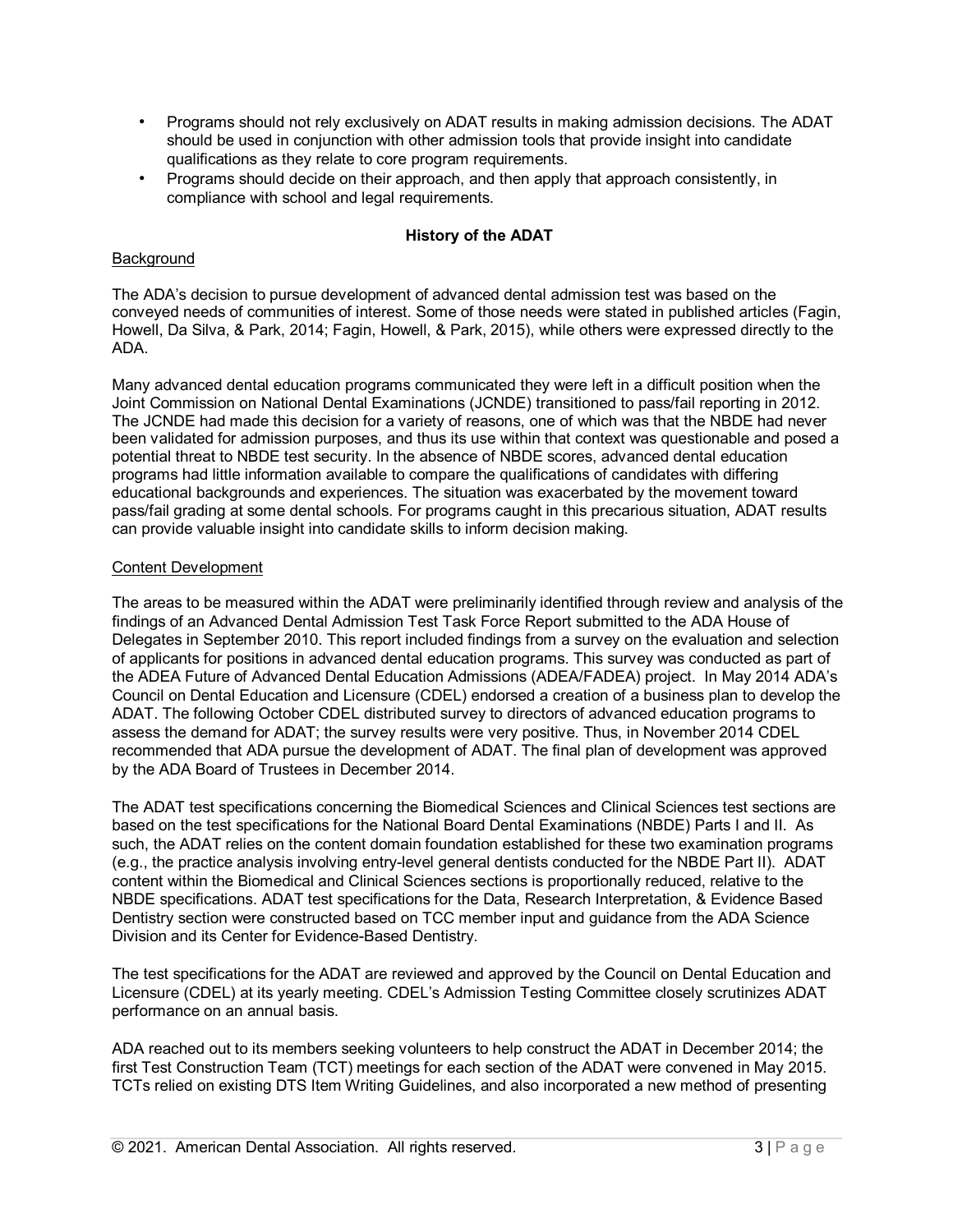patient information (the Patient Box). A 100-item practice test was also created to help familiarize examinees with the ADAT.

#### Adjustments after the 2016 Administration

The ADAT Program instituted several changes to the ADAT based on findings obtained in 2016. Most notably, the Principles of Ethics & Patient Management (PEPM) section was not performing at desired psychometric levels, and from a content perspective did not appear to be truly meeting the needs of advanced dental education programs. Thus, several changes were made to the exam structure and test specifications. First, the PEPM scale was eliminated as a separate reportable scale. PEPM items still appear on the exam, but are now incorporated into the Clinical Sciences (CLI) section. Second, due to the elimination of the PEPM scale, the number of items in the CLI section and Data, Research and Interpretation, and Evidence Based Dentistry (DRI) section was increased. Twenty (20) of the thirty (30) items in the 2016 PEPM scale were incorporated into the CLI scale, while the remaining ten (10) items were made available for use in the DRI scale.

For more information about the ADAT adjustment after the 2016 administration, please refer to the "Using the Advanced Dental Admission Test (ADAT) for Admission Purposes: A Guide for Advanced Dental Education Programs 2017" document, which is available at the following link: A Guide for Advanced Dental Education Programs.

#### **Evidence Supporting Use of the ADAT**

The following evidence supports use of the ADAT. Programs should carefully consider this information, as well as information and evidence supporting other available admission tools, in determining how best to approach use of the ADAT for admission purposes.

- ADAT test development, administration, and scoring are implemented by the ADA's Department of Testing Services (DTS), which employs professionally trained staff that includes individuals with advanced degrees in Psychometrics, Educational Psychology, Industrial/Organizational psychology, and Leadership.
- DTS has implemented dental high stakes testing programs for decades, including the testing programs of the Joint Commission on National Dental Examinations.
- Due to their high stakes nature, the testing programs under the care of DTS have been subjected to, and withstood, intense scrutiny over time. All US dental boards currently accept the National Board Dental Examinations (NBDE) and the National Board Dental Hygiene Examination (NBDHE) as valid evidence that a candidate possesses the cognitive skills necessary to safely practice dentistry and dental hygiene respectively.
- Use of the ADAT is supported based on content validity evidence. ADAT items were written by dental subject matter experts, and other subject matter experts whose qualifications matched the needs dictated by the test specifications.
- All ADAT TCC member qualifications are reviewed by CDEL
- Many ADAT TCT members also write items for other high stakes examination programs (e.g., for the National Board Dental Examinations).
- ADAT TCT members receive extensive training on how to develop valid and reliable questions. This includes training on fairness, and sensitivity considerations in item writing.
- ADAT administrations occur under standardized testing conditions that are closely monitored. Deviations from standardized testing conditions are reported to the ADA's Department of Testing Services by the test administration vendor (Pearson VUE). Candidates who violate rules and regulations can incur severe penalties which include the voiding of scores and the imposition of mandatory wait periods.
- Window testing and delayed scoring/results reporting are employed, so that psychometric analyses can identify and address any potential issues with test items and the test performance in general.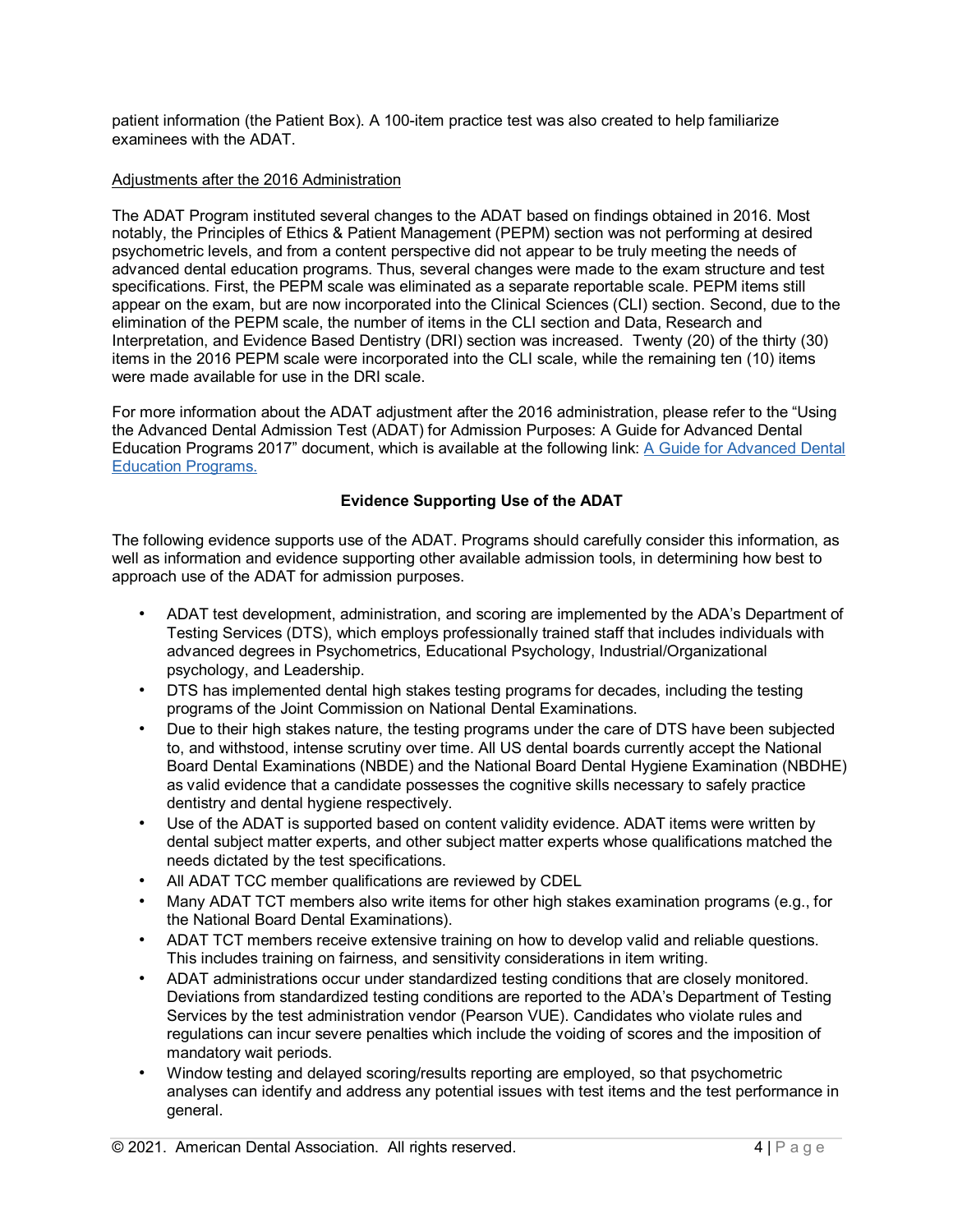- The practice of employing window testing and delayed reporting of scores is an accepted and valid means of test development, and was in fact pursued by the Joint Commission for decades, prior to the Joint Commission's transition to computer based test administration.
- Candidate performance data collected on the ADAT shows that the ADAT reliably distinguishes between candidates of varying skill levels.

The following sections provide additional information concerning ADAT content, administration, scoring, and reporting.

#### **ADAT Content and Scales**

ADAT candidates received the following scale scores:

- ADAT Overall (ADAT) (Critical Thinking in Dentistry)
- Biomedical Sciences (BIO)
- Clinical Sciences (CLI)
- Data, Research Interpretation, & Evidence Based Dentistry (DRI)

#### ADAT Overall Scale (Critical Thinking in Dentistry)

The ADAT overall scale is a composite scale providing an indication of how the candidate performed on all of the content areas presented in the ADAT. The ADAT overall score is a weighted average of the scale scores from all three ADAT disciplines. Descriptions of each of those content areas appears below.

#### Biomedical Sciences

This ADAT section focuses on cognitive skills involving the following subject areas:

| <b>BIOMEDICAL SCIENCES (80 Items)</b>         |
|-----------------------------------------------|
| <b>Anatomic Sciences (20 items)</b>           |
| Gross Anatomy                                 |
| Histology                                     |
| Oral Histology                                |
| Developmental Biology                         |
| <b>Biochemistry and Physiology (20 items)</b> |
| <b>Biological Compounds</b>                   |
| Metabolism                                    |
| Molecular and Cellular Biology                |
| <b>Connective Tissue</b>                      |
| Membranes                                     |
| Nervous System                                |
| Muscle                                        |
| Circulation                                   |
| Respiration                                   |
| Renal                                         |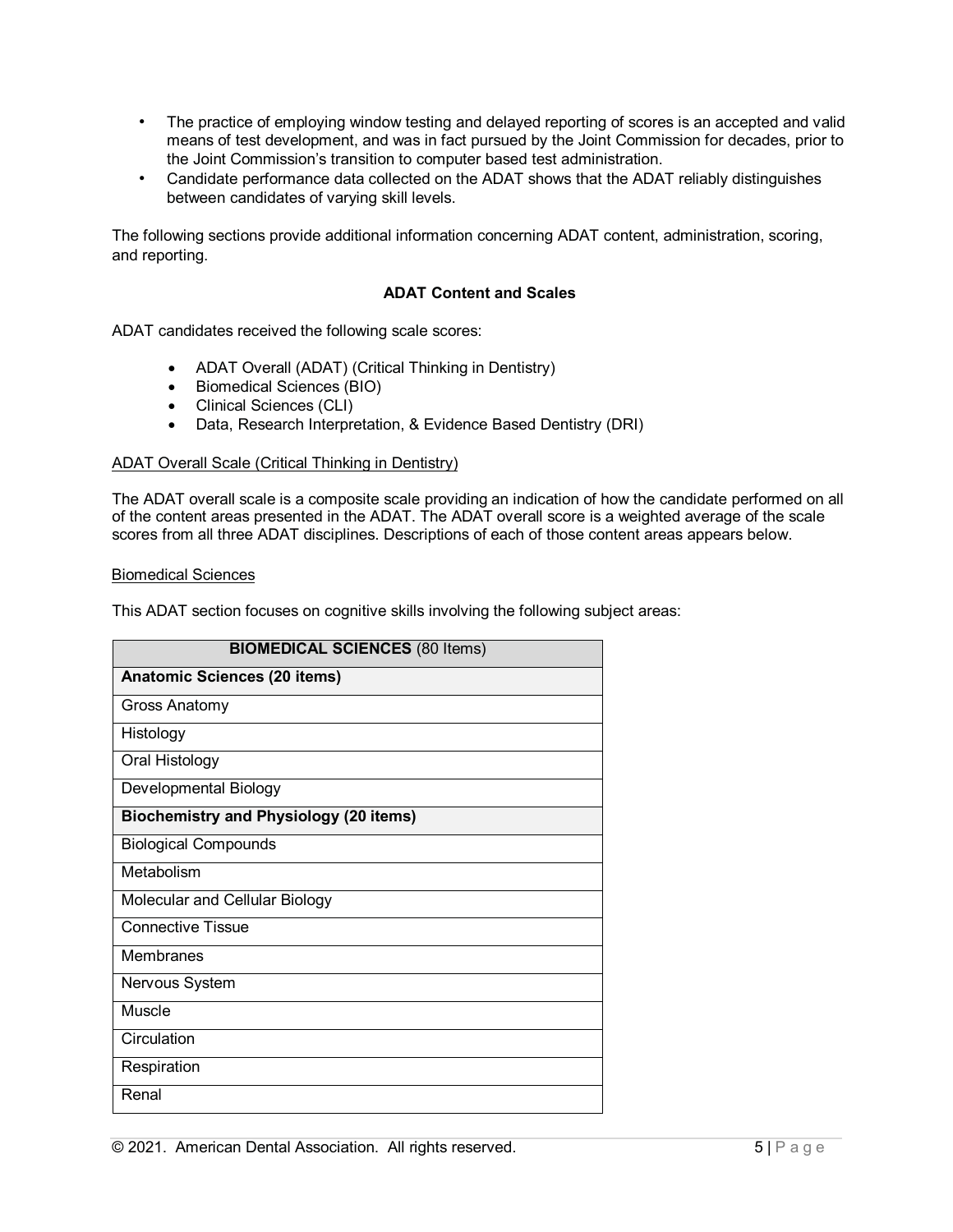| Oral Physiology                                                            |
|----------------------------------------------------------------------------|
| Digestion                                                                  |
| Endocrines                                                                 |
| Microbiology and Pathology (20 items)                                      |
| General Microbiology                                                       |
| Reactions of Tissue to Injury                                              |
| Immunology and Immunopathology                                             |
| Microbiology, Immunology, and Pathology of Specific Infectious<br>Diseases |
| Systemic Pathology                                                         |
| <b>Growth Disturbances</b>                                                 |
| Dental Anatomy and Occlusion (20 items)                                    |
| <b>Tooth Morphology</b>                                                    |
| <b>Pulp Cavity Morphology</b>                                              |
| <b>Calcification and Eruption</b>                                          |
| Principles of Occlusion and Function                                       |
| Clinical Considerations - Tooth Morphology and Anomalies                   |

#### Clinical Sciences

This section of the ADAT focuses on cognitive skills involving the following disciplines:

| <b>CLINICAL SCIENCES (80 standalone and case-based items)</b> |
|---------------------------------------------------------------|
| Endodontics                                                   |
| <b>Operative Dentistry</b>                                    |
| Oral and Maxillofacial Surgery and Pain Control               |
| Oral Diagnosis                                                |
| <b>Orthodontics and Pediatric Dentistry</b>                   |
| Periodontics                                                  |
| Pharmacology                                                  |
| Prosthodontics                                                |
| <b>Principles of Ethics</b>                                   |
| Patient Management                                            |

With respect to Principles of Ethics, it should be noted that these questions do NOT directly measure professional ethics, or indicate whether a person will behave ethically. Rather, these questions provide information concerning whether a candidate can, for example, recognize the ethical principles that apply to particular situations, and how those situations could be handled in accordance with those ethical principles.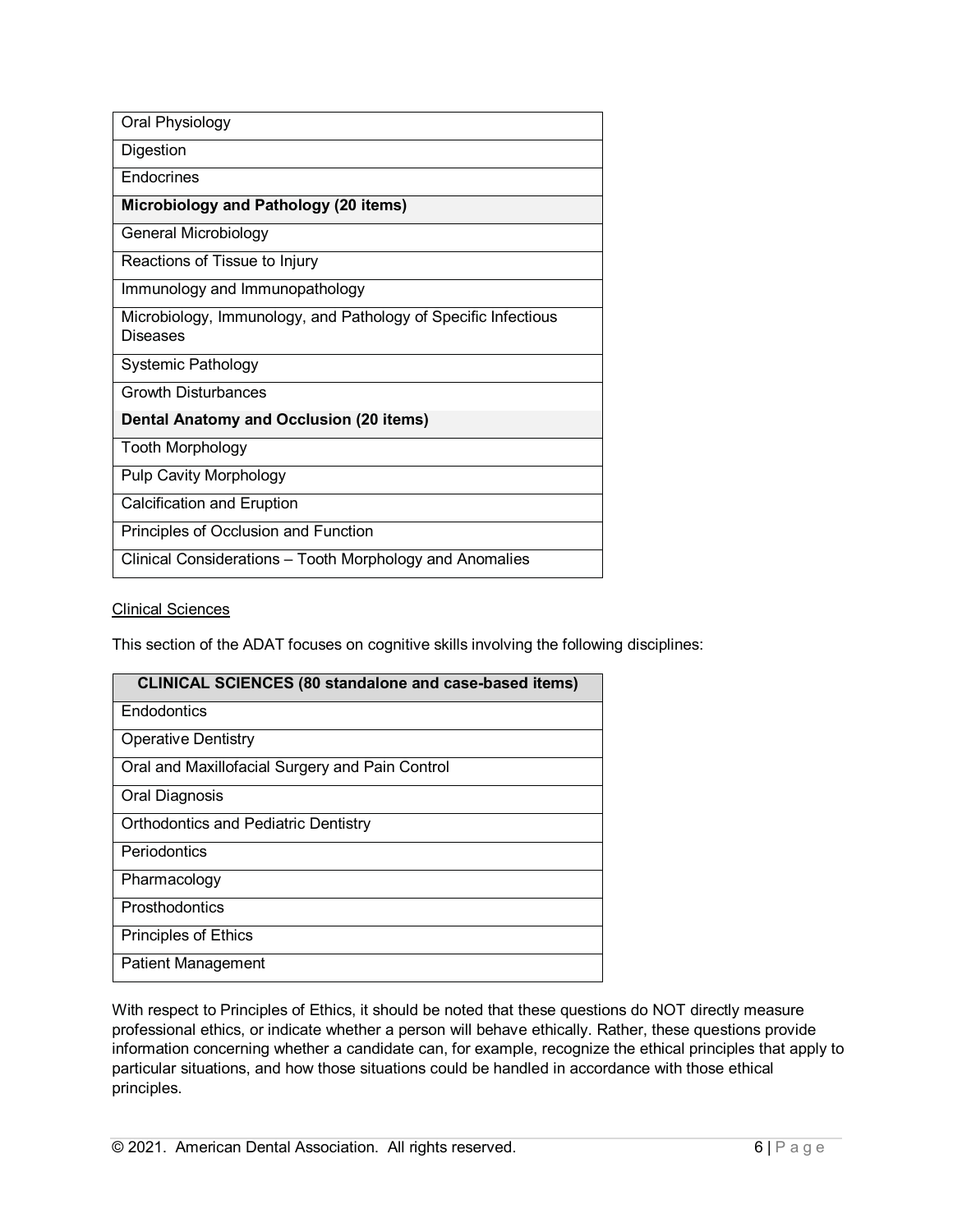#### Data, Research Interpretation, & Evidence Based Dentistry

This section of the ADAT focuses on concepts taught within the framework of Evidence Based Dentistry. Within this framework, clinicians must know how to critically and systematically review research findings, understand basic methodological issues, and use this information to apply research findings in decision making involving their practice and patients. Thus, the focus of this scale rests entirely on methodology, interpretation, and application of research, as opposed to referencing specific findings (e.g., the effectiveness of fluoride in preventing caries) that emerged from this research base. Specific findings would instead be referenced in the Biomedical and Clinical Sciences sections of the ADAT.

The following are core concepts in Evidence-Based Dentistry:

- Asking precise, structured clinical questions
- Finding the best evidence using currently available electronic resources
- Reading and critically evaluating research information
- Understanding clinical trial design, such as therapy, diagnosis, and qualitative assessment
- Understanding and interpreting basic statistical information, such as descriptive statistics, odds ratios, risk reduction, and relative risk, to implement Evidence Based Dentistry appropriately in practice settings
- Using evidence based clinical guidelines, recommendations, and systematic reviews
- Implementing best evidence in clinical practice.

This section of the ADAT focuses on cognitive skills involving the following subject areas:

#### **DATA, RESEARCH INTERPRETATION, & EVIDENCE BASED DENTISTRY** (40 items)

Study Design

Data Analysis

Result Interpretation

Inference and Implication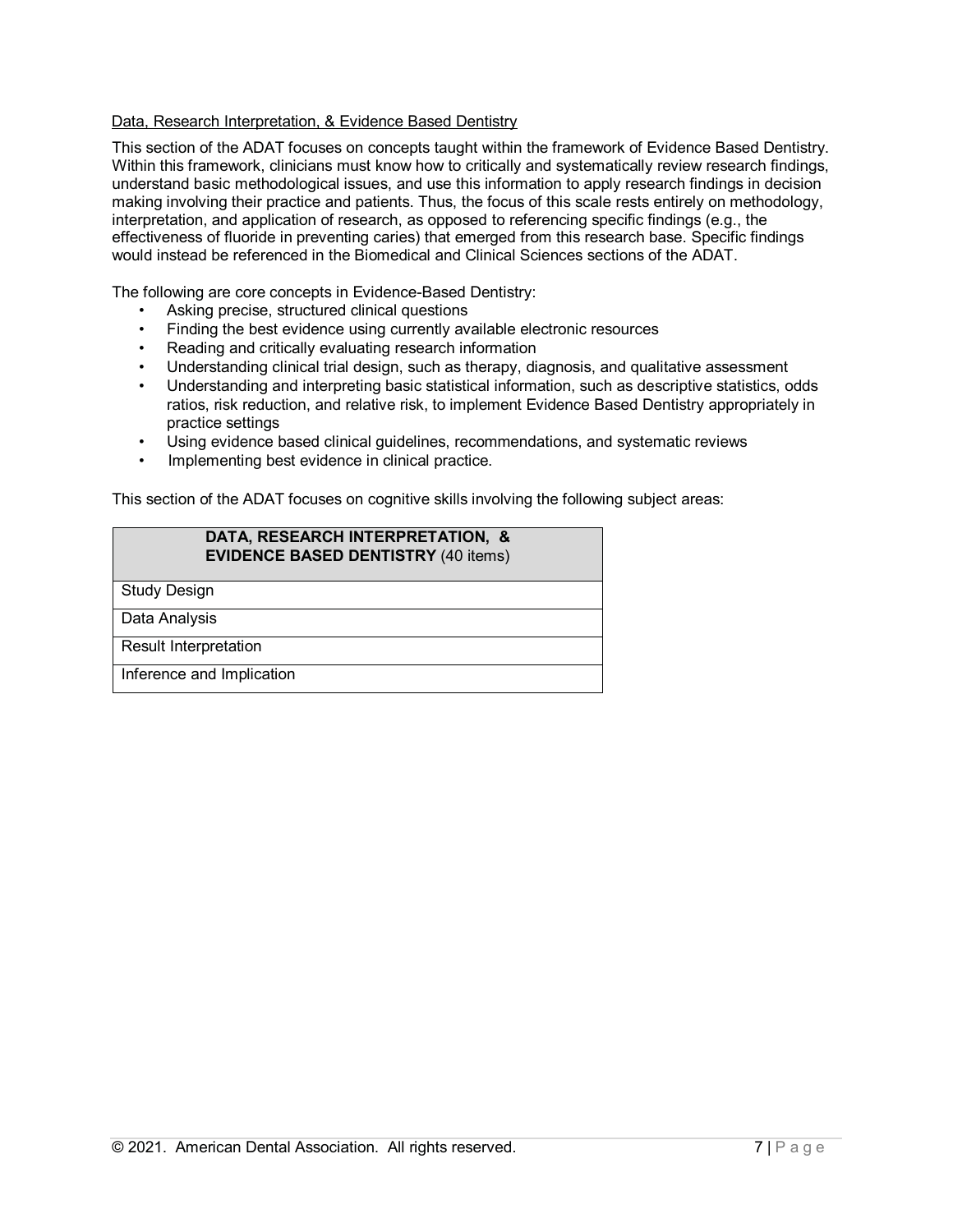#### **Administration of the ADAT**

Policies and procedures for administering the ADAT are presented in the ADAT Examination Guide, which is published on an annual basis. This guide is available at the following link: www.ada.org/adat.

#### ADAT Eligibility

Eligibility to take the ADAT is based on the candidates' training and their current status as a student or graduate.

| <b>Training</b>                           | <b>Status</b>                    | <b>Enrollment Action Required</b>                                                                                                    | Number of<br>candidates in<br>the 2020<br>administration |
|-------------------------------------------|----------------------------------|--------------------------------------------------------------------------------------------------------------------------------------|----------------------------------------------------------|
| <b>CODA</b>                               | Current<br><b>Student</b>        | School is responsible for approving the<br>candidate's eligibility.                                                                  | 89                                                       |
| <b>Accredited</b><br><b>Dental School</b> | <b>Graduate</b>                  | Candidate must send proof of graduation to DTS.<br>Eligibility is approved after receipt of reasonable<br>proof.                     | 64                                                       |
| Non-Accredited<br><b>Dental School</b>    | <b>Current</b><br><b>Student</b> | Candidate requests an Educational Credential<br>Evaluators (ECE) electronic report to certify<br>status as a current dental student. | 13                                                       |
|                                           | <b>Graduate</b>                  | Candidate requests an ECE electronic report to<br>confirm dental degree.                                                             | 68                                                       |

Note. A total of 233 candidates took the ADAT in 2020. One candidate took the test twice. This candidate was a graduate of an accredited dental school. Thus, a total of 234 tests were administered in 2020.

#### ADAT Administration Vendor and Testing Schedule

The ADAT is administered at Pearson VUE test centers in the United States, its territories (including Guam, Puerto Rico, and the Virgin Islands), and in Canada. Administration occurs during a predefined testing window indicated in the ADAT Examination Guide.

The time permitted for each ADAT section and for scheduled breaks is shown in the table below.

| <b>ADAT TESTING SCHEDULE</b>                                                      |                    |  |  |  |
|-----------------------------------------------------------------------------------|--------------------|--|--|--|
| Tutorial                                                                          | 15 minutes         |  |  |  |
| <b>Biomedical Sciences (80 items)</b>                                             | 95 minutes         |  |  |  |
| Break (optional)                                                                  | 10 minutes         |  |  |  |
| <b>Clinical Sciences (80 items)</b>                                               | 90 minutes         |  |  |  |
| Break (optional)                                                                  | 10 minutes         |  |  |  |
| Data, Research Interpretation, and Evidence-<br><b>Based Dentistry (40 items)</b> | 45 minutes         |  |  |  |
| Post Test Survey (optional)                                                       | 5 minutes          |  |  |  |
| <b>Total Time</b>                                                                 | 4 hours 30 minutes |  |  |  |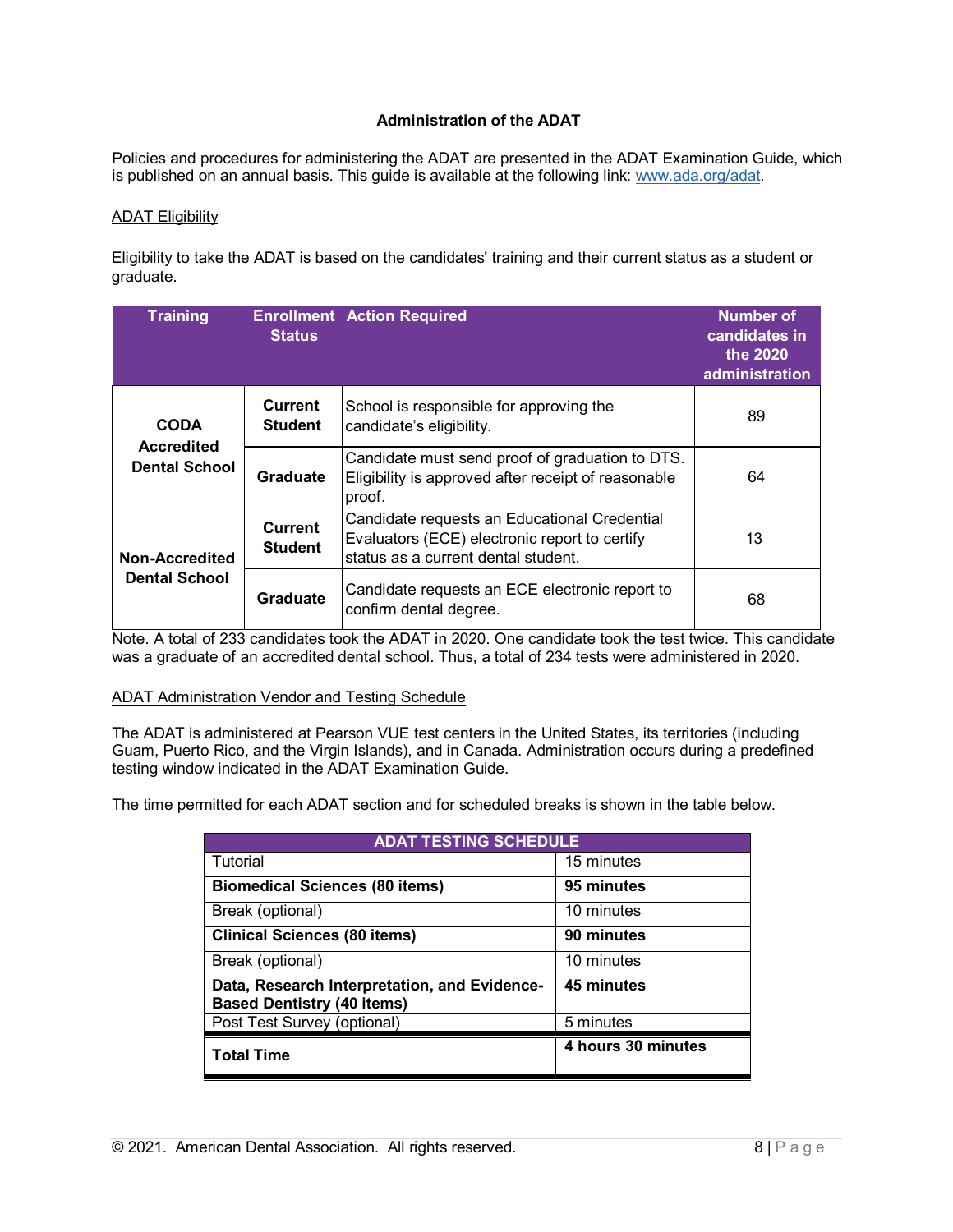Candidates are prompted to review their answers in each section before taking a break or moving on to the next section when time permits. Once a candidate has begun a break, he or she is not allowed to return to the previous sections to view questions and/or change answers. Partial testing is not permitted; applicants are required to take all three sections of the ADAT.

In taking the ADAT, candidates agree to adhere to examination rules and regulations, which are described in the ADAT Examination Guide available on the ADAT website. Candidate behavior is closely monitored during test administration to confirm that rules and regulations are followed. Candidates who violate examination regulations are subject to severe penalties that include the voiding of scores and the imposition of mandatory wait periods.

#### **ADAT Results Reporting and Interpretation**

#### Official ADAT Results

Official ADAT results are reported electronically within three to four weeks after the candidate has taken the examination. Test results are posted to the candidate's My Account page, and sent to the advanced dental education programs selected on the candidate's ADAT application or indicated in additional score report requests.

Official results are reported as ADAT scale scores. To assist with interpretation, the Score and Audit Information page at ADA.org/ADAT is updated annually with a final report indicating scale scores and corresponding percentiles with respect to the overall candidate pool after the yearly test window has closed.

Candidate percentiles are not provided in the DTS Hub and My Account. This is due to the interpretational challenges associated with percentiles (i.e., their dependence on the sample tested, and their inability to provide a fixed skill interpretation). In lieu of this candidate-specific information, the ADAT Program provides overall normative tables that can serve as a reference in understanding the skills of those who tested in a given year, and how candidates compare to each other (Appendices B1 and B2).

Results are provided electronically to all programs selected by the candidate. Many advanced dental education programs participate in the ADEA Postdoctoral Application Support Service (ADEA PASS) and benefit from the corresponding services provided. If a candidate requests their results be sent to any advanced dental education program, their results will also be made available to the ADEA PASS for use within this service. It should be noted that ADEA PASS is separate and distinct from the American Dental Association's Department of Testing Services, and therefore operates independent of the ADAT Program. For information concerning ADEA PASS test reporting policies, please contact the ADEA PASS directly (http://www.adea.org).

When ADAT results are reported, the candidate's full testing history is reported (i.e., test results for all testing attempts are listed). Once a candidate has taken any part of the ADAT, they cannot request the scores to be voided. In considering a candidate's performance across multiple testing attempts, the Department of Testing Services recommends that programs consider results from the most recent administration, as these should provide the best insight into the candidate's current skills.

#### ADAT Scale Scores

Official ADAT scores are calculated based on a candidate's correct responses to items. ADAT results are reported in terms of scale scores. These scale scores are not raw scores (i.e., the number of correct answers). The conversion of raw scores to scale scores is accomplished using Item Response Theory procedures. Scale scores enable meaningful comparison of the performance of candidates who have tested using different test forms and at different times. The ADAT program does not designate passing or failing scores.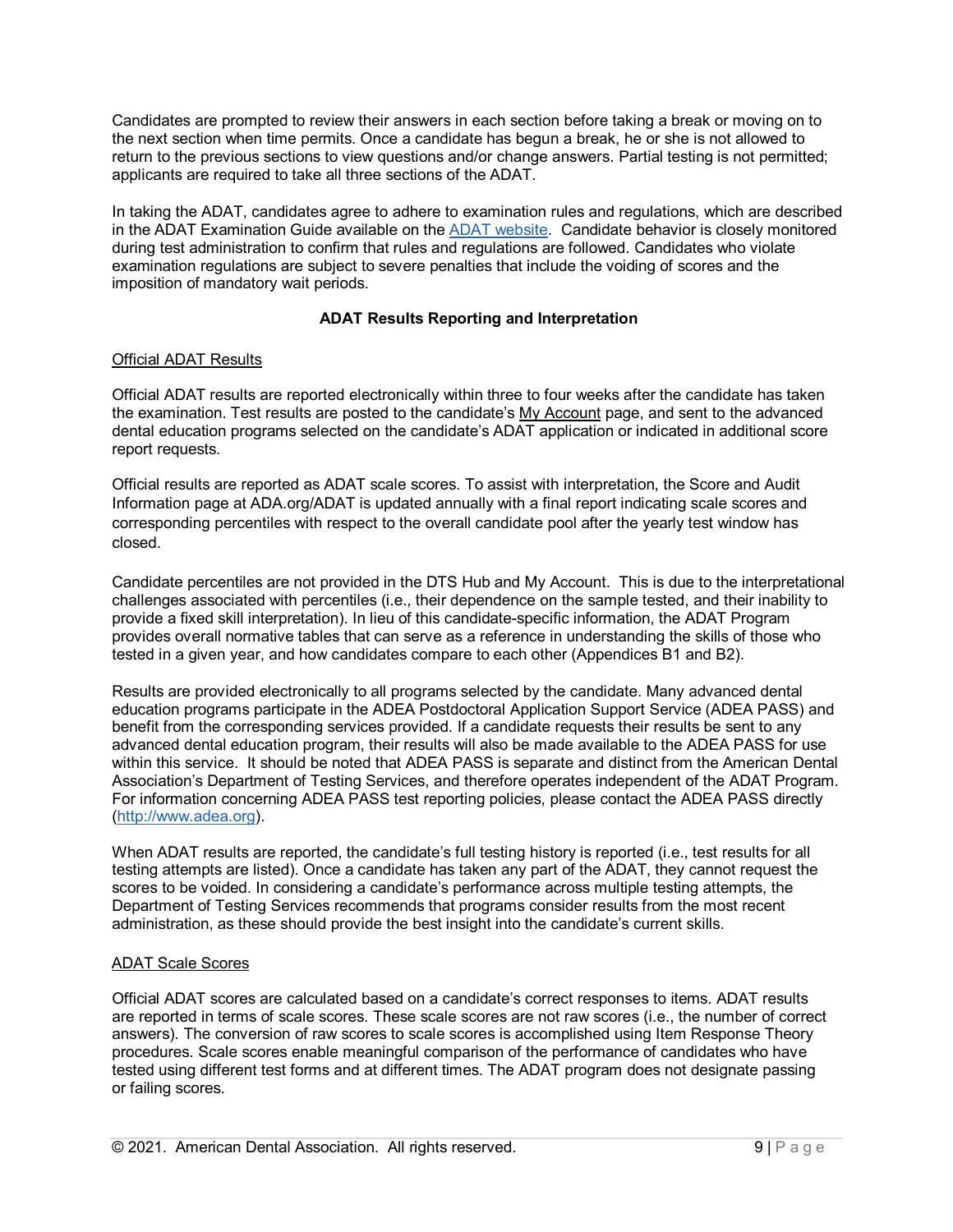ADAT scale scores range from 200 to 800. Higher scale scores in a specific area indicate higher cognitive skills in that area. Any test not taken is designated a score of 200. ADAT Scale Scores are presented in the following areas:

- Overall ADAT (Critical Thinking in Dentistry)
- Biomedical Sciences
- Clinical Sciences
- Data, Research Interpretation, and Evidence-Based Dentistry

#### Scoring Model and Equating Procedures

Scale scores for the four ADAT disciplines are calculated using Item Response Theory (IRT) and the Three-Parameter Logistic model (3-PL Model, Birnbaum 1968). In providing an estimate of candidate skills, the IRT 3-PL Model takes into account the following:

- The difficulty level of each test item
- The quality of each test item (item discrimination)
- The impact of guessing on item performance

The ADAT does not penalize candidates for guessing. However, the scores are statistically adjusted based on the items' susceptibility to guessing. This practice increases the precision and accuracy of skill estimation.

Each administered ADAT includes items that enable the Department of Testing Services to place different forms of the test on a common measurement scale, thereby adjusting the forms for differences in difficulty level. Because of this adjustment, ADAT scores have the same meaning regardless of the test form that was administered.

Although the ADAT consists of 200 questions in total, some items do not contribute to examinee scores. After the data is collected, these questions are evaluated for their statistical performance. If deemed appropriate, the items may be used on future test forms to refresh content. Candidates are not able to distinguish between questions which contribute to their score and those that do not.

#### Composite and Discipline Based Scales

The ADAT Overall scale is referred to as a composite scale, because it is calculated using scores from other scales (i.e., the discipline based scales). The ADAT Overall score is a weighted average of scale scores from the Biomedical Sciences, Clinical Sciences, and Data, Research Interpretation, & Evidence Based Dentistry scales. Weights are proportional to the number of items in each area, and the final score is rounded to the nearest ten.

During the ADAT's first year of implementation, the ADA's Department of Testing Services established the discipline based ADAT score scales so they each had a mean of 500 and a standard deviation of 100. These scale properties (i.e., mean of 500 and standard deviation of 100) are challenging to maintain over time, due to the fact that the population taking the ADAT can change substantially over the years of implementation. In short, as more and more advanced dental education programs use the ADAT, the level of skills of the overall candidate pool may shift based on the skills of those included. Programs should anticipate that recalibration of the score scale may be necessary in future years, as the population taking the ADAT changes.<sup>1</sup>

 $<sup>1</sup>$  Recalibration re-centers the score scale and adjusts the score distribution so it takes on desirable</sup> properties. The examination's validity and reliability remains intact.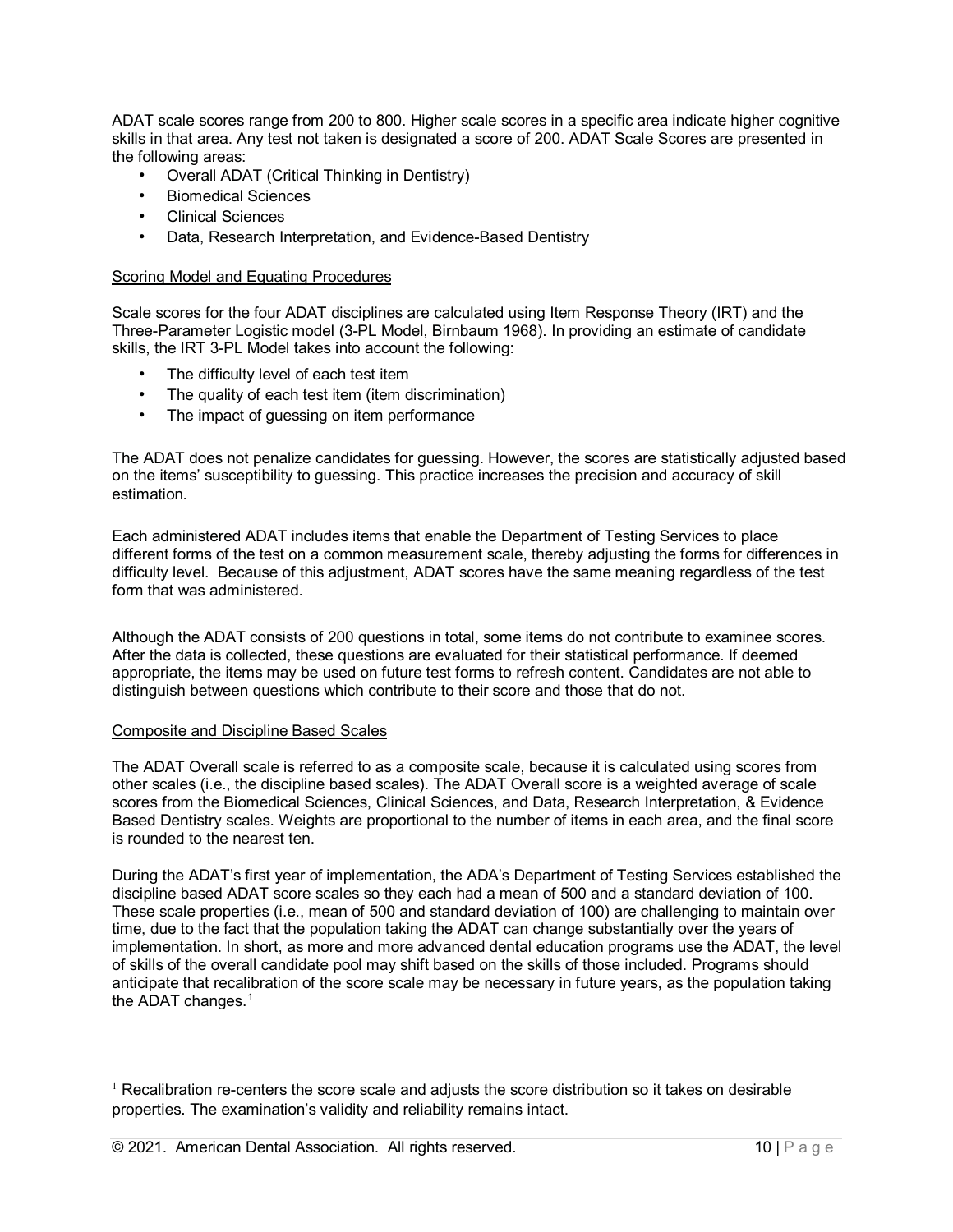Interpretation of composite scale scores is slightly different from interpretation of discipline based scale scores. It is important to note that scores on the ADAT Overall scale have a narrower range than scores on the three discipline scales. While higher scores (e.g., 750 to 800) are possible on the ADAT Overall scale, such scores are more difficult to achieve, and were in fact not observed in the 2020 sample.

A complete listing of the percentiles associated with ADAT scale scores from 2020 appears in Appendix B1.

#### Additional Guidelines for Interpreting and Applying ADAT Results

Similar to 2019, in 2020 the official ADAT results were released to candidates and programs three to four weeks after the candidate took the examination.

The following guidelines may be helpful for interpreting and applying ADAT results:

- Candidates may choose to take the examination more than once. Because the ADAT is a relatively new examination, and many candidates are experiencing it for the first time, it is recommended that programs reference the candidate's most recent results to best represent the candidate's skills.
- It is recommended that programs avoid employing cut scores with the ADAT during its first few years of use (e.g., admitting candidates with ADAT scores of "x" or above). Such a practice would be premature until programs have a stronger understanding of the cognitive dental skills associated with the various ADAT score levels.
- Until the preceding information becomes available, it is recommended that ADAT results be interpreted on a relative basis, as follows:
	- o Candidates with higher scores on each scale have demonstrated stronger cognitive skills than candidates obtaining lower scores.
- Candidates with lower percentile standing on the ADAT may still be viable candidates for advanced dental education programs. If, for example, ADAT examinees are more highly skilled on average than those who do not take the ADAT, then their percentile standing within the general dental population may be considerably higher than one might think given their achieved ADAT percentile standing. This may be particularly true in the first years of ADAT availability, when less information is available to compare the pool of ADAT examinees with the total pool of advanced dental education candidates. In short, candidates with lower ADAT percentile standing should not be broadly interpreted as "poor candidates."
- When utilizing the percentile tables in Appendices B1 and B2, programs should be mindful of the fact that strictly speaking percentiles obtained across test administration periods (i.e., across norm groups) are NOT directly comparable with regard to the level of skills represented at each percentile level. Comparison of relative performance using percentiles within testing periods (within a given norm group) is useful and appropriate. DTS provides percentiles for 2020 and also 2016-2020 combined in case programs want to make the comparisons across all administrations of the ADAT.
- Candidates' percentile standing can and will change across test administration periods, even though a given candidate's performance on the examination remains the same. This is also why ADAT official results are provided in scale scores, which do not change and have the potential to take on fixed interpretations (i.e., a score of 'x' signifies a specific level of cognitive skills with respect to a particular content area of interest).
- When examining and comparing candidate performance, programs should use caution when interpreting differences in percentile standing. Differences in percentile standing communicate differences in candidate relative standing in the population tested, NOT the amount of difference between candidates in their underlying skills. For example, assuming the data are normally distributed, a five percent (5%) difference in percentile standing could correspond to:
	- o A small difference in skills for candidates who fall in the middle of the distribution (e.g., 50<sup>th</sup> percentile).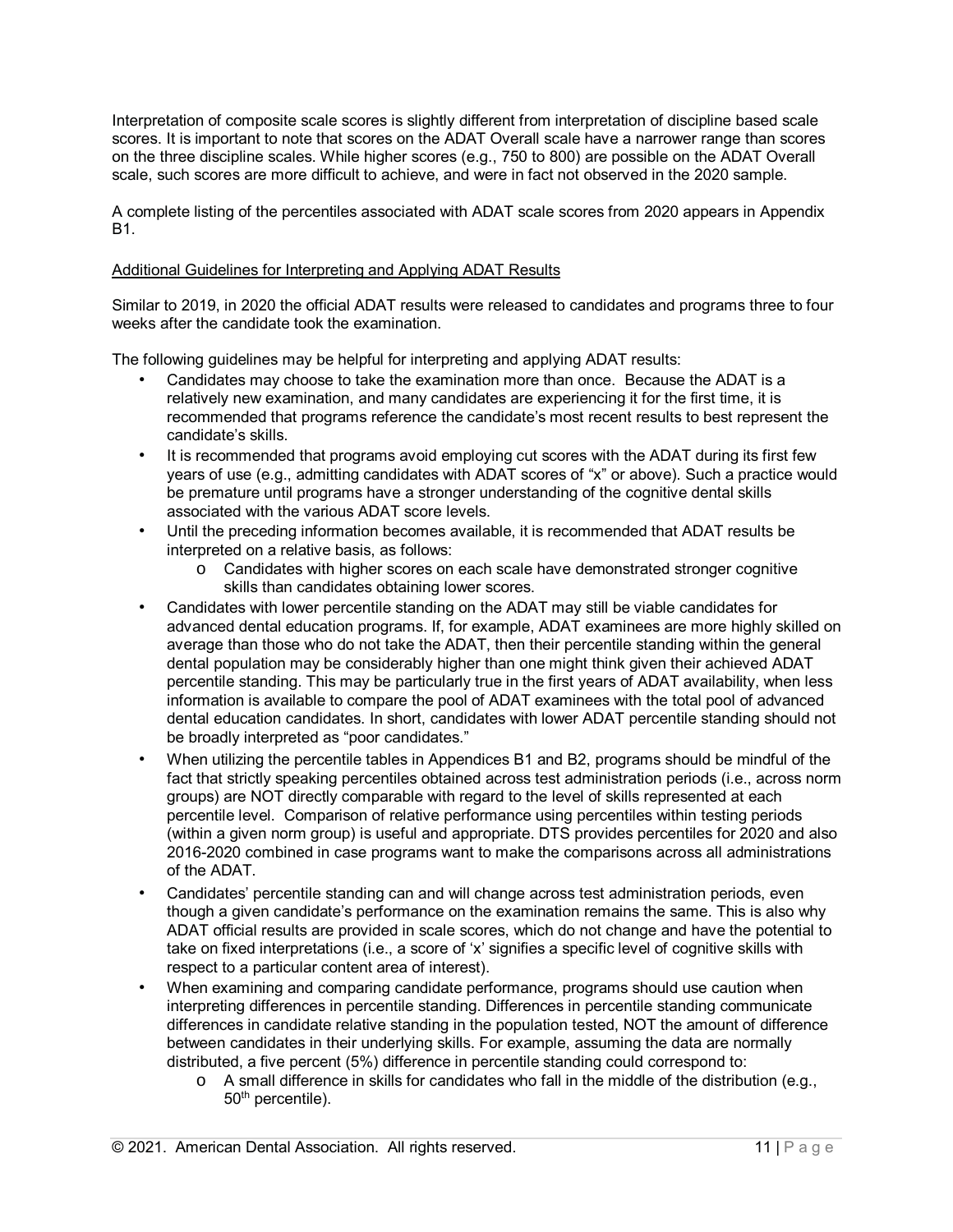- $\circ$  A large difference in skills for candidates scoring in the tails of a distribution (e.g., 95<sup>th</sup>) percentile).
- Use percentiles to understand candidates' relative standing within the population tested.
- Use scale scores to understand candidate skill levels, as well as differences between candidates in their underlying skills.
- Comparison of candidates who tested in different years is best made through comparisons of scale scores and percentiles (Appendices B1 and B2), which is made available annually in September.
- DTS recommends that programs focus their attention on the ADAT Overall scale. This scale contains larger numbers of items and is therefore more reliable than scales containing fewer items (e.g., Data, Research Interpretation, & Evidence Based Dentistry).
- Do NOT overemphasize small differences in test scores.
- Do NOT simply rank order candidates and make selection decisions based on a top-down approach. This approach may disadvantage certain applicant groups.
- As a reminder, in making admission decisions programs should carefully consider a) the full set of KSAOs required for success in a program, in relation to program, school, and legal requirements, and b) the qualifications of candidates.
- Programs should let the above perspective help inform their decisions with respect to individual candidates.

#### **ADAT Score Reliability**

Reliability coefficient estimates for 2020 ADAT scale scores are given in the table below2. Reliability coefficients can range from zero to one, with higher values indicating higher reliability.

| <b>ADAT Scale</b>                                               | <b>Reliability</b> |
|-----------------------------------------------------------------|--------------------|
| <b>ADAT Overall (ADAT)</b>                                      | .86                |
| <b>Biomedical Sciences (BIO)</b>                                | .76                |
| Clinical Sciences (CLI)                                         | .65                |
| Data, Research Interpretation, & Evidence Based Dentistry (DRI) | 77                 |

*Reliability coefficients for ADAT scale scores: 2020 (234 administrations)*

The Department of Testing Services recommends that candidates and programs focus their attention on the ADAT Overall scale. This scale is based on more items and is therefore more reliable than scales containing fewer items.

 $2$  The reliability coefficients are calculated from Item Response Theory (IRT) 3- Parameter Logistic (3PL) model estimates of candidate skill levels and their standard errors using the methods described by Sireci, Thissen and Wainer (1991) and Childs et al. (2004).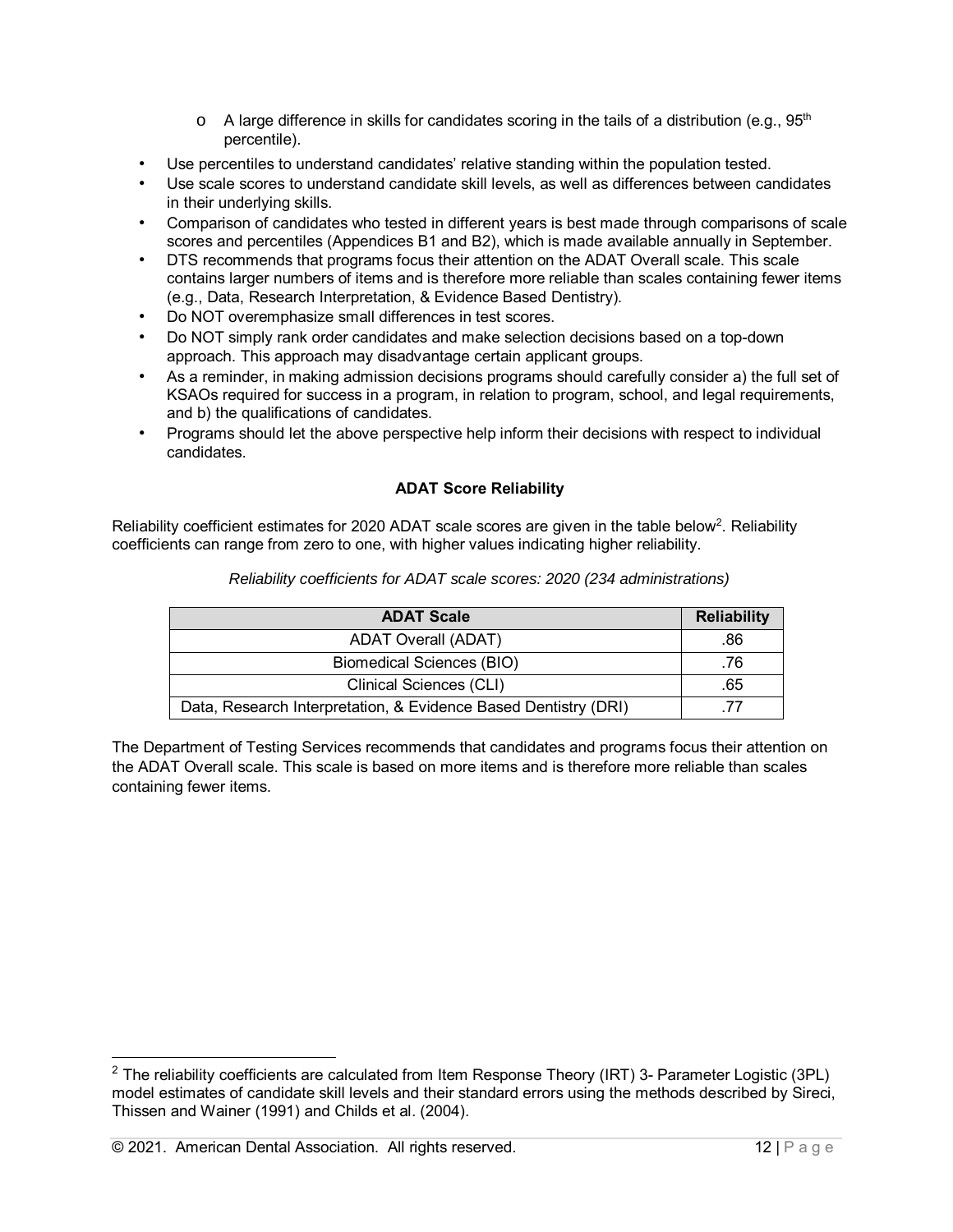#### **Normative Information**

**ADAT Scale Scores.** Descriptive statistics for 2020 ADAT scale scores are provided in the table below. ADAT scale scores can range from 200 to 800.

| <b>Scale Type</b> | <b>Scale</b>                                    | Mean  | <b>SD</b> | Min | <b>Max</b> |
|-------------------|-------------------------------------------------|-------|-----------|-----|------------|
| Composite         | ADAT Overall (ADAT)                             | 507.6 | 65.9      | 280 | 670        |
| <b>Discipline</b> | Biomedical Sciences (BIO)                       | 531.5 | 82.7      | 270 | 720        |
|                   | Clinical Sciences (CLI)                         | 488.5 | 73.4      | 300 | 680        |
|                   | Data, Research Interpretation, & Evidence Based | 500.3 | 101.1     | 200 | 730        |
|                   | Dentistry (DRI)                                 |       |           |     |            |

*Descriptive statistics for ADAT scale scores: 2020 (234 administrations)*

Frequency distributions for the four ADAT scales from 2020 are presented in Appendix A1. The horizontal axis of the figure shows the range of possible ADAT scale scores (200 to 800), the left vertical axis shows the number of times each scale score was observed, and the right vertical axis shows the cumulative percentile associated with each scale score (superimposed in black line on the graph). Frequency distributions for the four scales for all four years of administration (2016-2020) are presented in Appendix A2. The graphs are interpreted the same as the current year graph, but a larger sample size is used.

**2020 ADAT Percentiles.** Appendix B1 presents the percentiles associated with scores on each ADAT scale, based on the 234 ADAT administrations in 2020. For each scale and scale score in Appendix B1, the corresponding scale score percentile can be interpreted as the percentage of ADAT 2020 candidates who achieved that scale score or lower. If a given scale score corresponds to a percentile of 88, for example, then 88% of ADAT 2020 candidates achieved that score or a lower score.

**2016-2020 ADAT Percentiles.** Appendix B2 presents the percentiles associated with scores on each ADAT scale, based on all 1,922 ADAT administrations between 2016 and 2020. These percentiles are interpreted in a similar manner to the 2020 percentiles, except they rely on a broader normative group.

**Normative Information, by Specialty.** At the time of application to complete the ADAT, candidates indicate the programs to which they would like to send their results. Based on the programs selected, candidates can be classified into one or more specialty groups. Candidates who select programs from multiple specialties are classified into all the specialties they selected. In 2020, 59% of candidates who chose a program selected just one specialty program.

Appendix C1 contains descriptive statistics for 2020 ADAT scale scores, by specialty. Appendix C2 contains descriptive statistics for 2016 through 2020 ADAT scale scores (combined), by specialty. Specialties are shown if they were selected by 25 or more candidates.

Appendix D1 contains frequency distributions for the 2020 ADAT Overall scale, by specialty, for those specialties selected by 80 or more candidates. Appendix D2 contains frequency distributions for the 2016 through 2020 ADAT Overall scale, by specialty, for those specialties selected by 80 or more candidates. The horizontal axis of the figures shows the range of possible ADAT scale scores (200 to 800), the left vertical axis shows the number of times each scale score was observed for candidates choosing the specialty, the right vertical axis shows the cumulative percentile for each scale score (superimposed in black line on the graph).

As the ADAT program grows and additional candidates complete the examination, more normative breakdown groups are likely to satisfy the criteria indicated above ( $N\geq25$  for descriptive statistics,  $N\geq80$  for frequency distributions), and will thus be able to be presented in future years.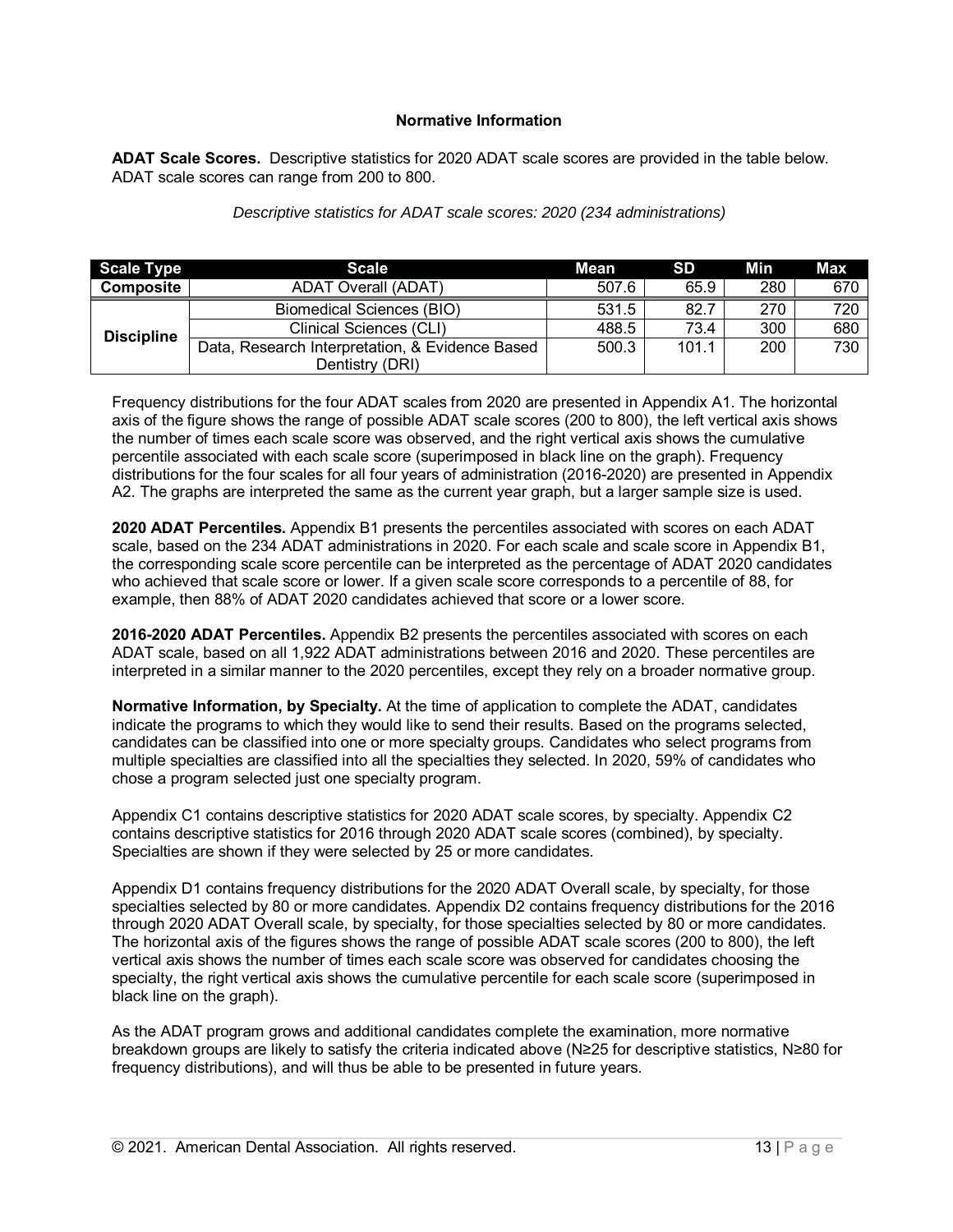#### **Concluding Comments**

The American Dental Association is pleased to provide the Advanced Dental Admission Test for consideration by advanced dental education programs and communities of interest. For additional information concerning this examination program, please visit the ADAT website (www.ada.org/adat).

#### **References**

- Birnbaum, A. (1968). Some latent trait models and their use in inferring an examinee's ability. In F. M. Lord & M. R. Novick (eds.), Statistical Theories of Mental Test Scores (pp. 397- 472). Reading, MA: Addison Wesley Publishing.
- Childs, R.A., Elgie, S., Gadalla, T., Traub, R., & Jaciw, A.P. (2004). IRT-linked standard errors of weighted composites. *Practical Assessment, Research & Evaluation, 9*. Retrieved September 7, 2016 from http://PAREonline.net/getvn.asp?v=9&n=13
- Fagin A.P., Howell T.H., Da Silva J., & Park S.E. (2014). The impact on dental students of changes to the National Board Dental Examination grading system. Journal of Dental Education, 78(6), 813–822.
- Fagin A.P., Howell T.H., & Park S.E. (2015). Impact of the NBDE grading change on postgraduate admissions processes. Journal of Dental Education, 79(4), 362–368.
- Sireci, S.G., Thissen, D., & Wainer, H. (1991). On the reliability of testlet-based tests. *Journal of Educational Measurement, 28,* 237-247.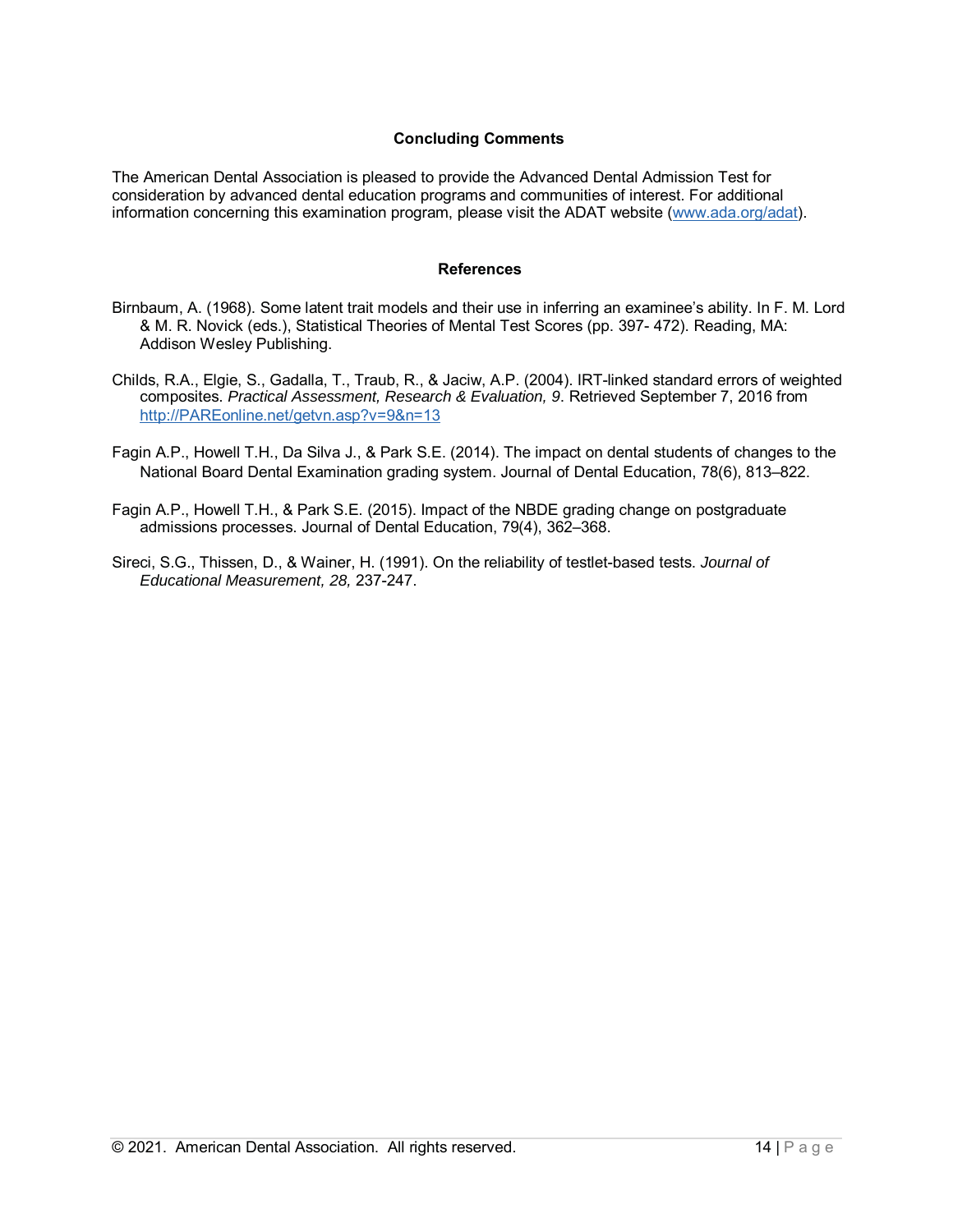#### **Appendix A1: Frequency Distributions for ADAT Scale Scores: 2020**



*Frequency distribution for the ADAT Overall scale: 2020 (234 administrations)*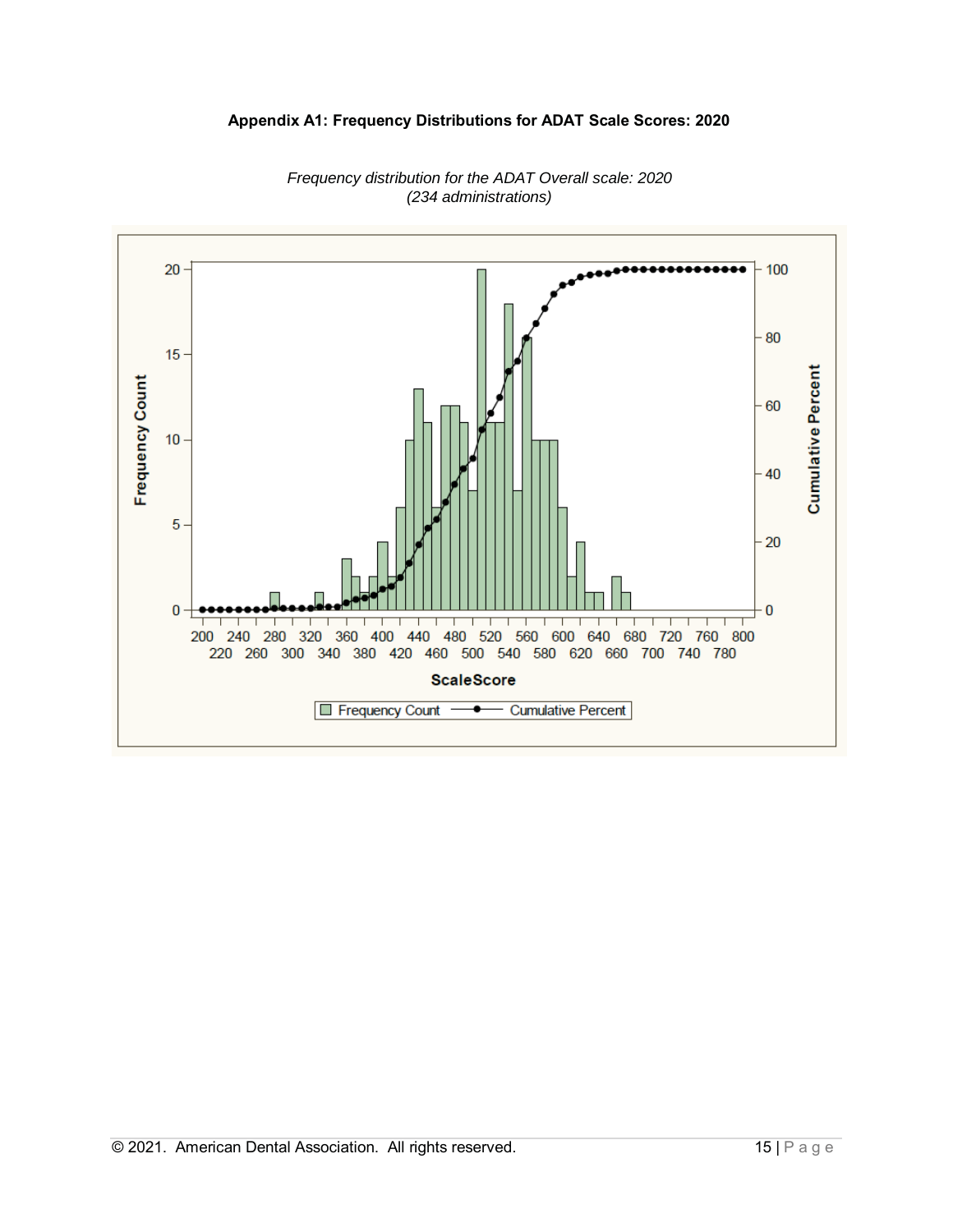

*Frequency distribution for the Biomedical Sciences scale: 2020 (234 administrations)*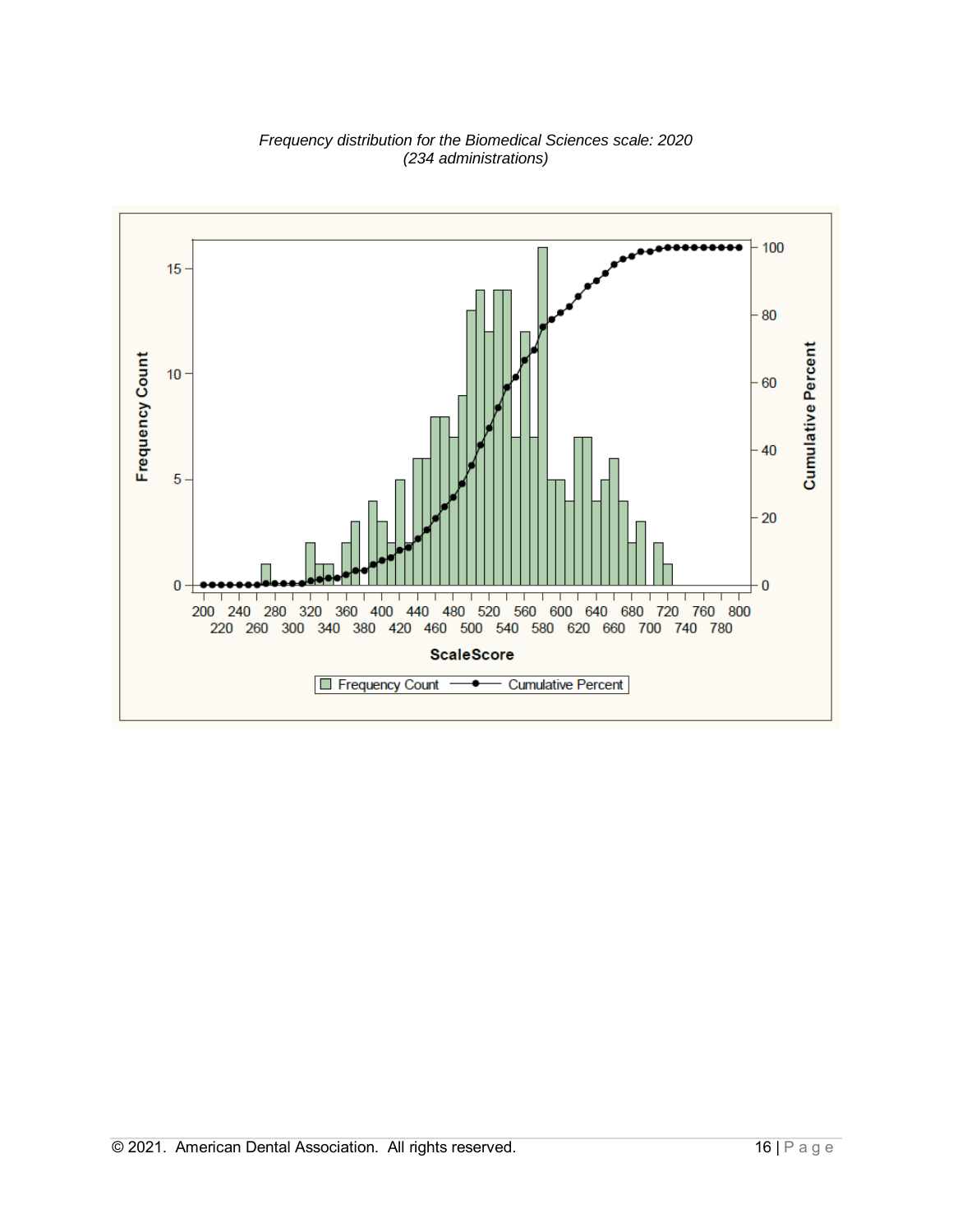

#### *Frequency distribution for the Clinical Sciences scale: 2020 (234 administrations)*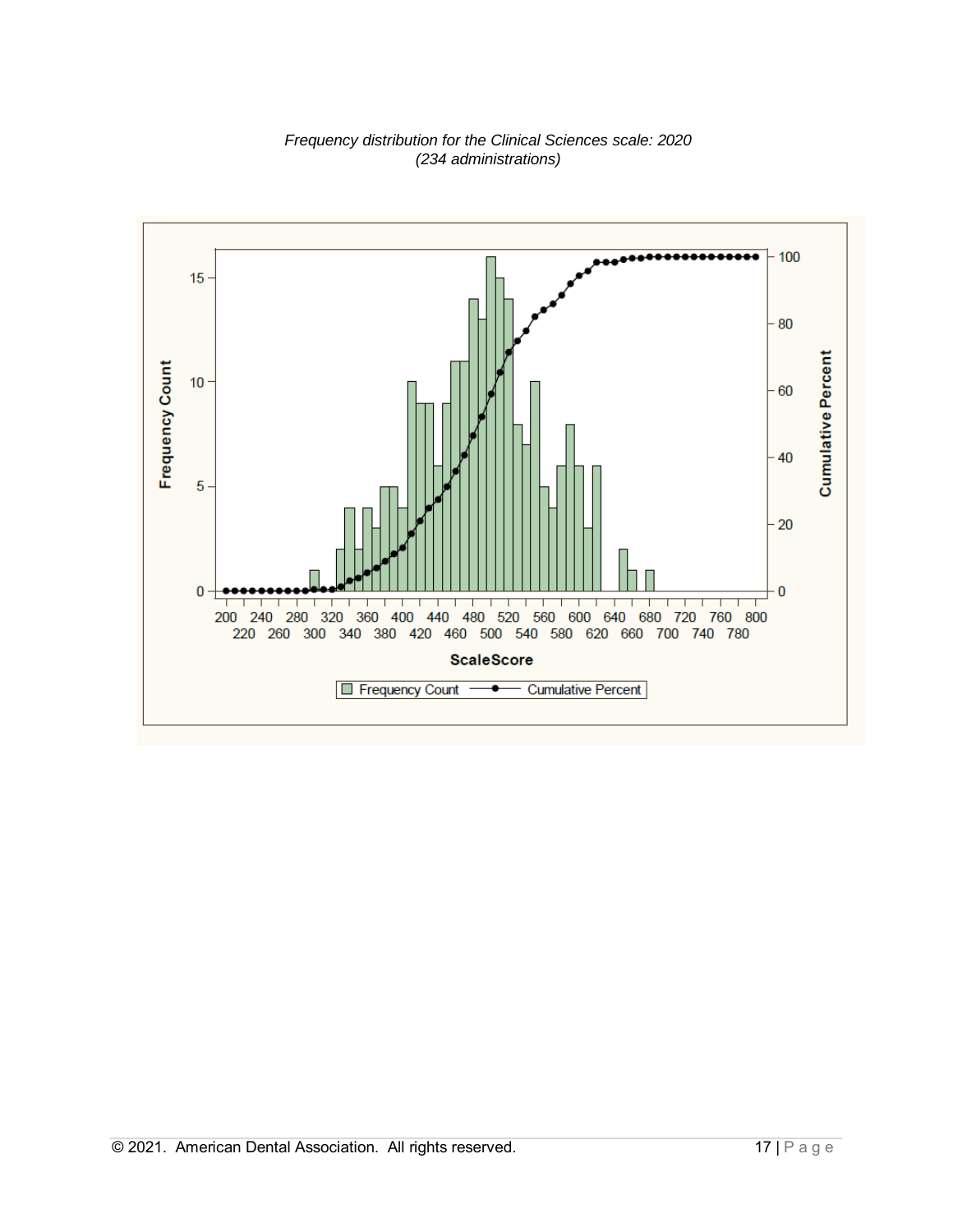

*Frequency distribution for the Data, Research Interpretation, & Evidence Based Dentistry scale: 2020 (234 administrations)*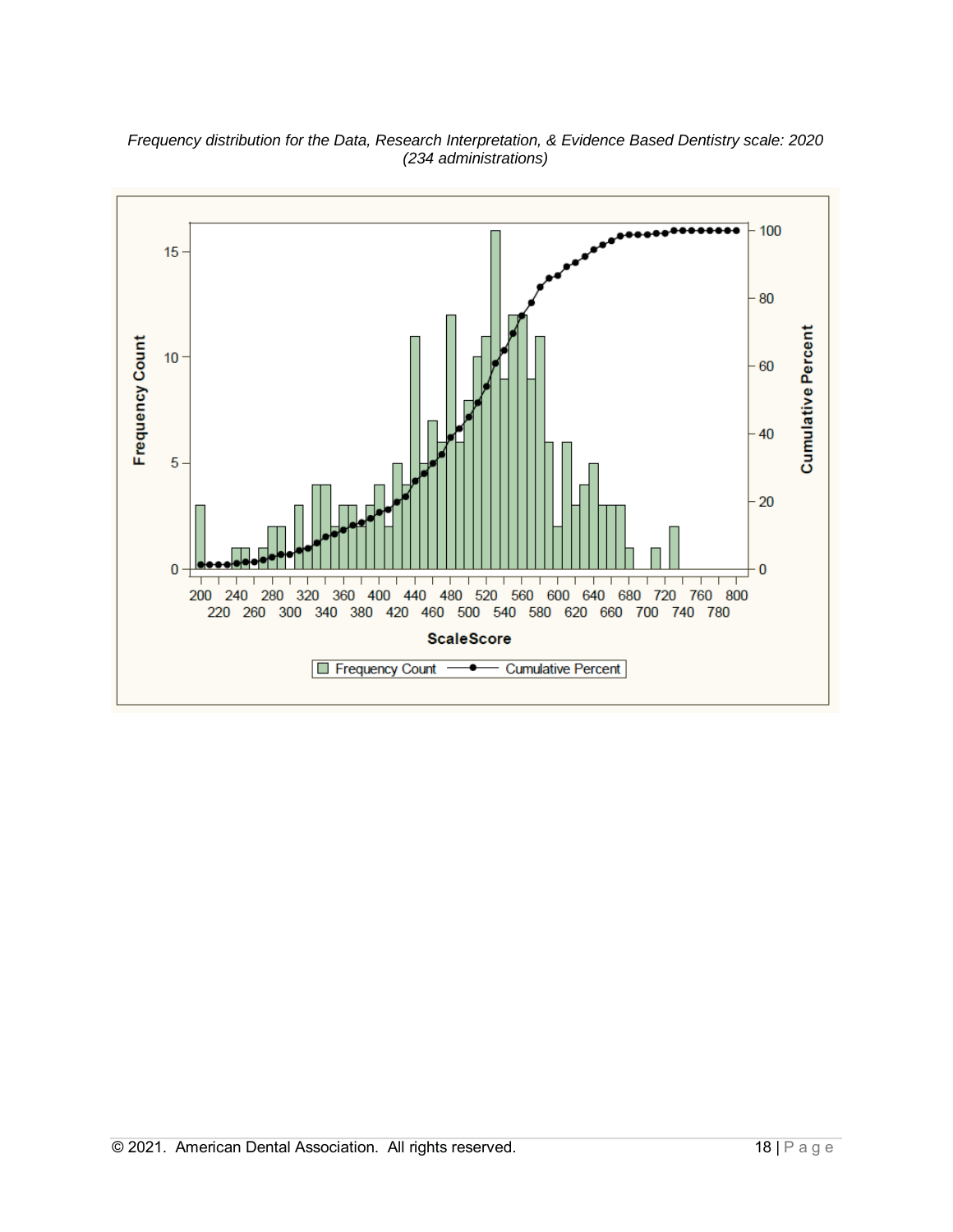#### **Appendix A2: Frequency Distributions for ADAT Scale Scores: 2016-2020**



*Frequency distribution for the ADAT Overall scale: 2016-2020 (1,922 administrations)*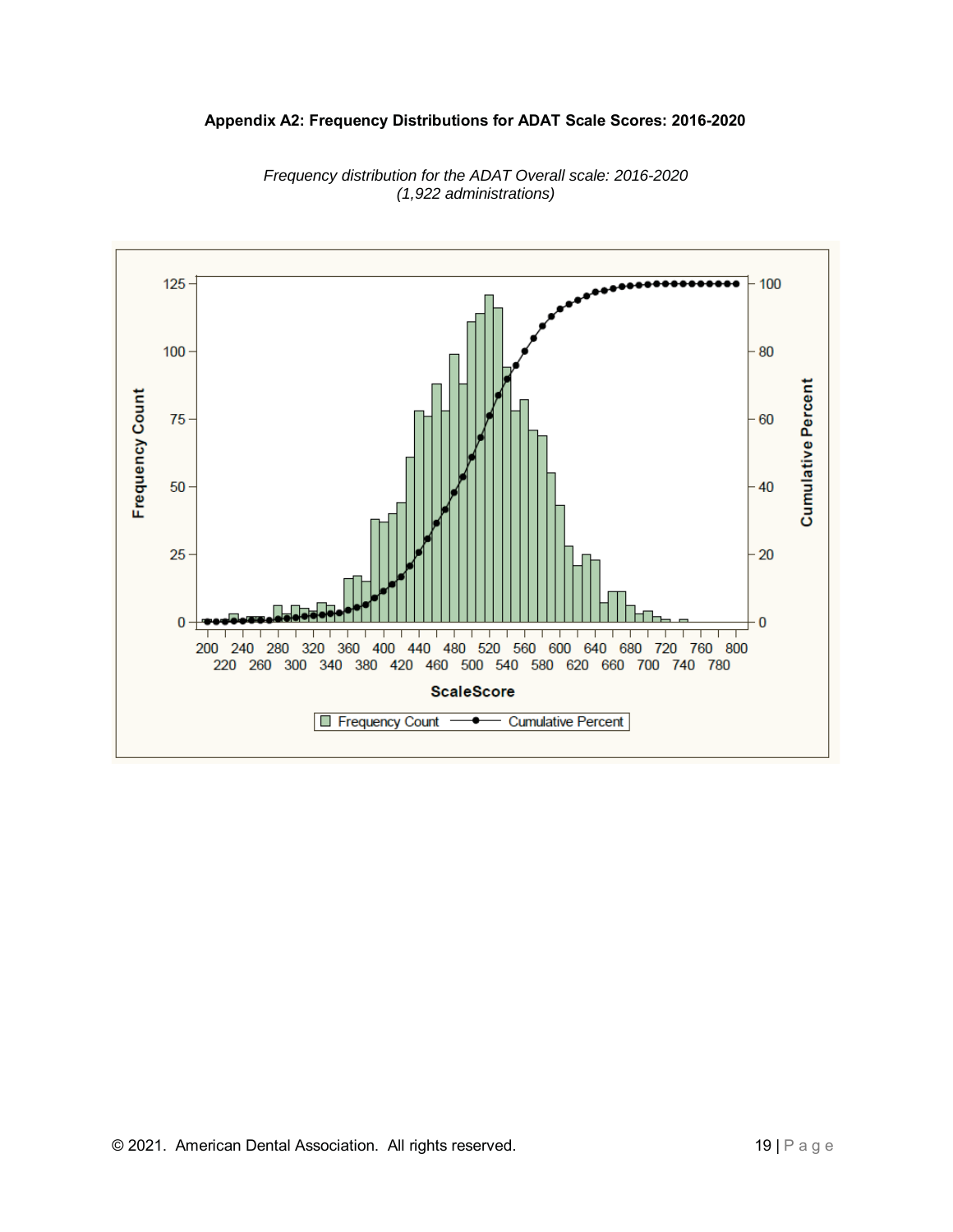

*Frequency distribution for the Biomedical Sciences scale: 2016-2020 (1,922 administrations)*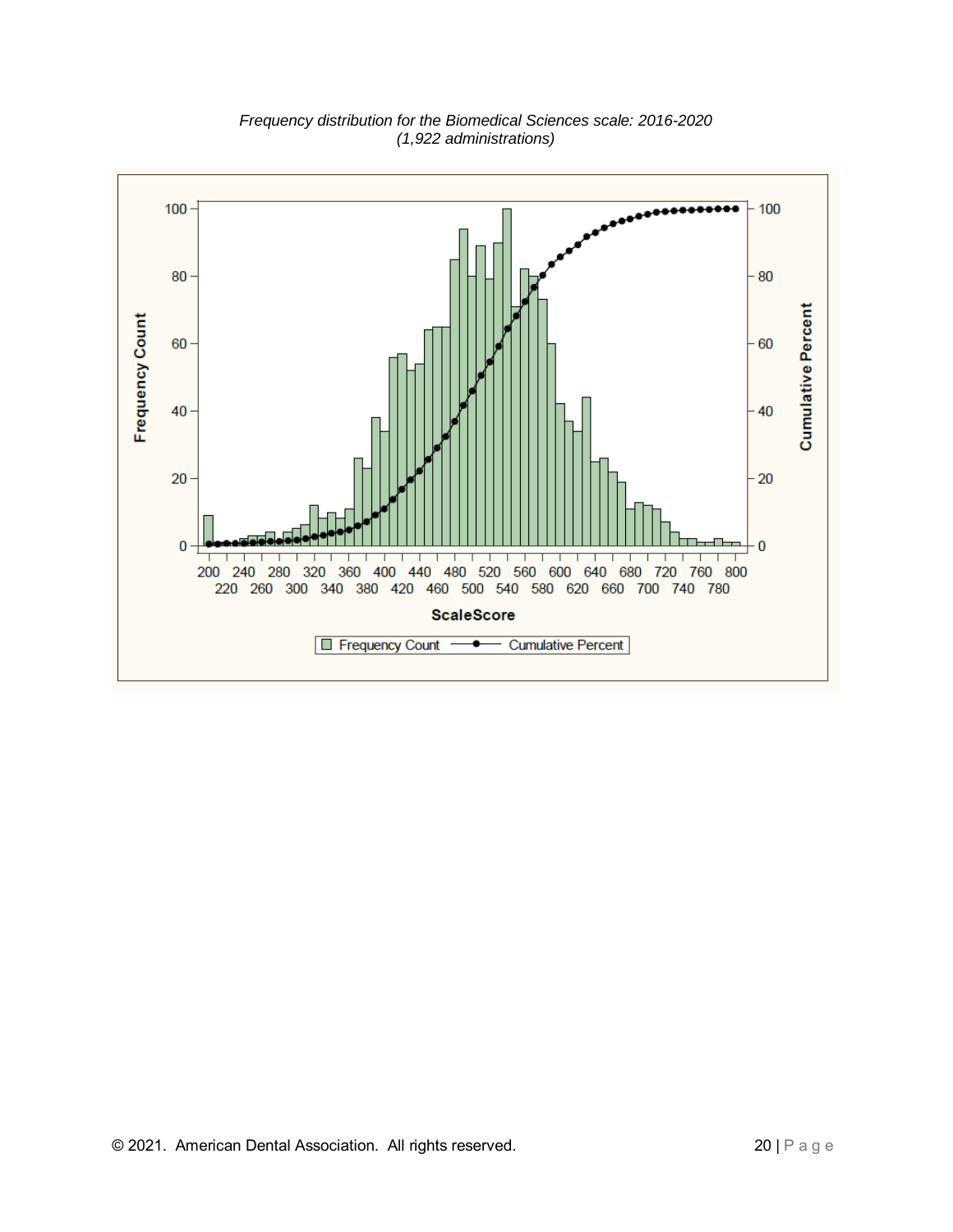

*Frequency distribution for the Clinical Sciences scale: 2016-2020 (1,922 administrations)*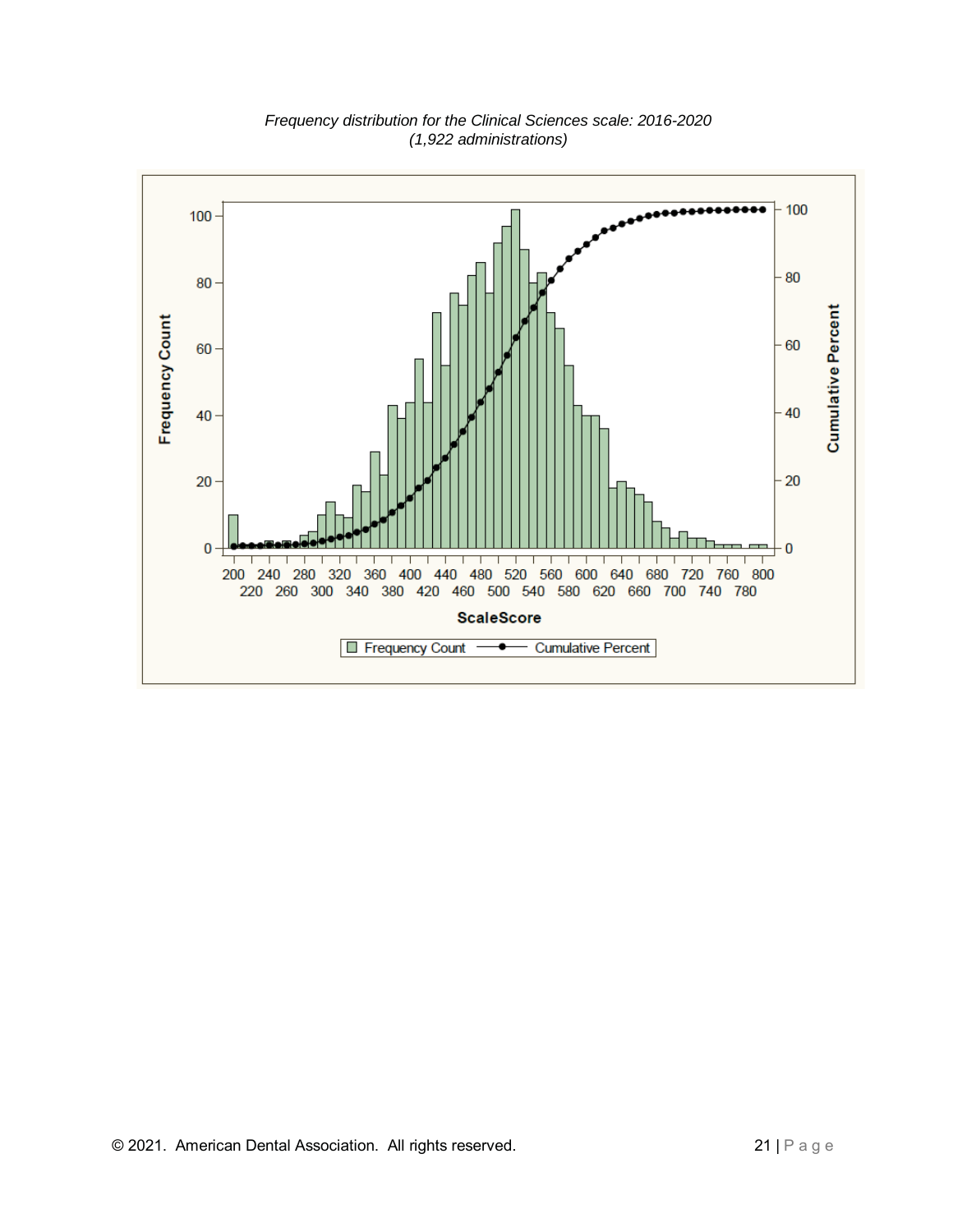

*Frequency distribution for the Data, Research Interpretation, & Evidence Based Dentistry scale: 2016-2020 (1,922 administrations)*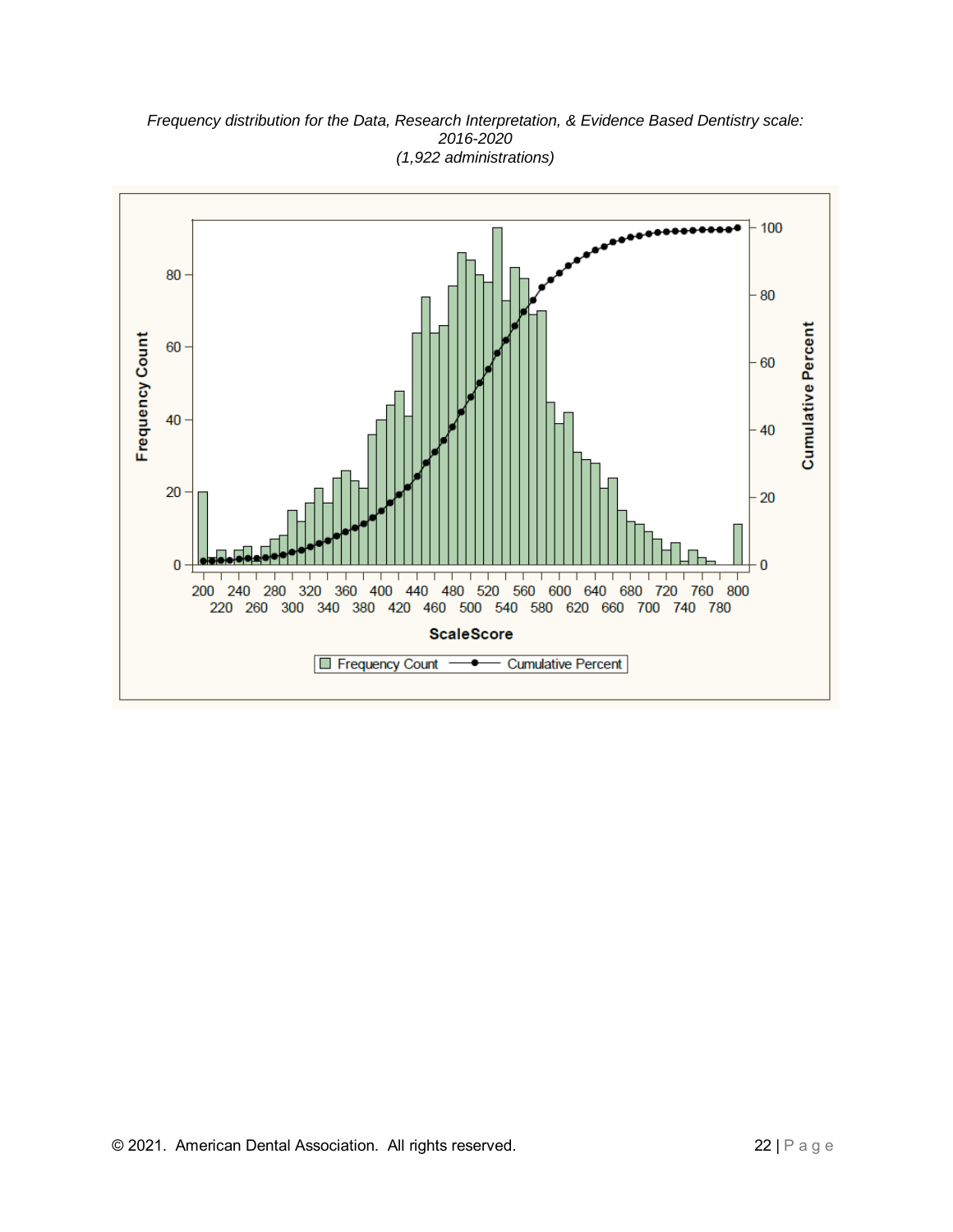#### **Appendix B1: Percentiles Associated with ADAT Scale Scores: 2020 (234 administrations)**

| <b>Scale</b> | <b>ADAT</b>     | <b>BIO</b>      | <b>CLI</b>      | <b>DRI</b>      |
|--------------|-----------------|-----------------|-----------------|-----------------|
| <b>Score</b> |                 |                 |                 |                 |
| 800          |                 |                 |                 |                 |
| 790          |                 |                 |                 |                 |
| 780          |                 |                 |                 |                 |
| 770          |                 |                 |                 |                 |
| 760          |                 |                 |                 |                 |
| 750          |                 |                 |                 |                 |
| 740          |                 |                 |                 |                 |
| 730          |                 |                 |                 | 99              |
| 720          |                 | 99              |                 | 99              |
| 710          |                 | 99              |                 | 99              |
| 700          |                 | 99              |                 | 99              |
| 690          |                 | 99              |                 | 99              |
| 680          |                 | 97              | 99              | 99              |
| 670          | 99              | 97              | 99              | 98              |
| 660          | 99              | 95              | 99              | 97              |
| 650          | 99              | 92              | 99              | $\overline{96}$ |
| 640          | 99              | 90              | 98              | 94              |
| 630          | 98              | 88              | 98              | 92              |
| 620          | 98              | 85              | 98              | 91              |
| 610          | 96              | $\overline{82}$ | 96              | 89              |
| 600          | 95              | 81              | 94              | 87              |
| 590          | 93              | 79              | 92              | 86              |
| 580          | 88              | 76              | 88              | 83              |
| 570          | $\overline{84}$ | $\overline{70}$ | $\overline{86}$ | 79              |
| 560          | 80              | 67              | 84              | 75              |
| 550          | 73              | 62              | 82              | 70              |
| 540          | 70              | 59              | 78              | 65              |
| 530          | 62              | 53              | $\overline{75}$ | 61              |
| 520          | 58              | 47              | 71              | 54              |
| 510          | 53              | 41              | 65              | 49              |
| 500          | 44              | 35              | 59              | 45              |
| 490          | $\overline{41}$ | $\overline{30}$ | 52              | 41              |
| 480          | 37              | 26              | 47              | $\overline{39}$ |
| 470          | $\overline{32}$ | 23              | 41              | 34              |
| 460          | 26              | 20              | 36              | 31              |
| 450          | 24              | 16              | $\overline{31}$ | $\overline{28}$ |
| 440          | 19              | $\overline{14}$ | 27              | $\overline{26}$ |
| 430          | 14              | 11              | 25              | 21              |
| 420          | 9               | $\overline{10}$ | $\overline{21}$ | 20              |

ADAT=ADAT Overall; BIO=Biomedical Sciences; CLI=Clinical Sciences; DRI=Data, Research Interpretation, & Evidence Based Dentistry;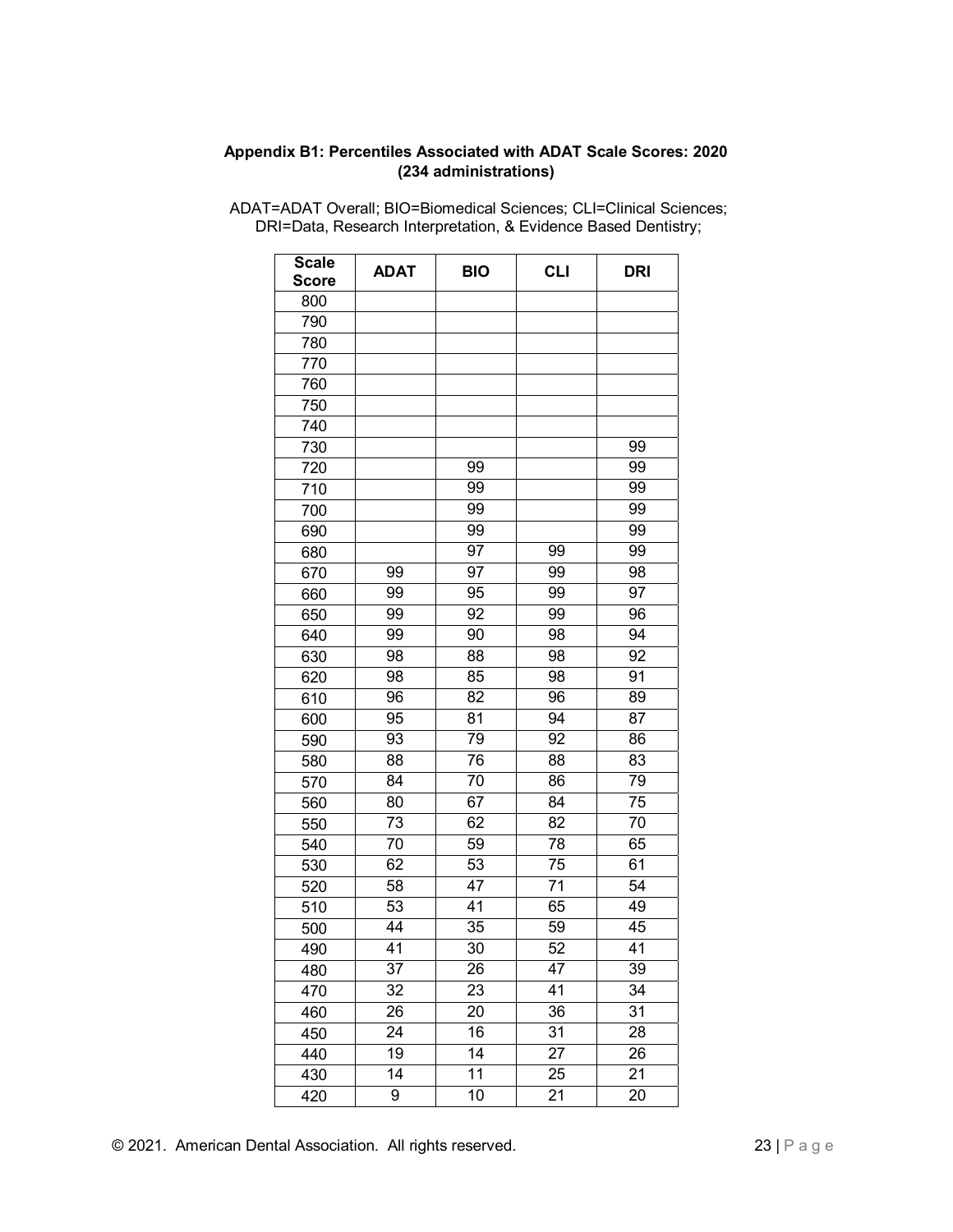| <b>Scale</b><br><b>Score</b> | <b>ADAT</b>    | <b>BIO</b>     | <b>CLI</b>      | <b>DRI</b>      |
|------------------------------|----------------|----------------|-----------------|-----------------|
| 410                          | 7              | 8              | $\overline{17}$ | 18              |
| 400                          | $\overline{6}$ | 7              | $\overline{13}$ | $\overline{17}$ |
| 390                          | 4              | 6              | $\overline{11}$ | $\overline{15}$ |
| 380                          | 3              | 4              | 9               | 14              |
| 370                          | $\overline{3}$ | 4              | $\overline{7}$  | $\overline{13}$ |
| 360                          | $\overline{2}$ | $\overline{3}$ | 6               | 12              |
| 350                          | $\overline{1}$ | $\overline{2}$ | 4               | $\overline{10}$ |
| 340                          | $\overline{1}$ | $\overline{2}$ | 3               | 9               |
| 330                          | 1              | $\overline{2}$ | $\overline{1}$  | $\overline{8}$  |
| 320                          | 1              | $\overline{1}$ | $\overline{1}$  | 6               |
| 310                          | 1              | 1              | 1               | 6               |
| 300                          | 1              | $\overline{1}$ | $\overline{1}$  | 4               |
| 290                          | 1              | 1              |                 | $\overline{4}$  |
| 280                          | 1              | 1              |                 | 3               |
| 270                          |                | 1              |                 | 3               |
| 260                          |                |                |                 | $\overline{2}$  |
| 250                          |                |                |                 | $\overline{2}$  |
| 240                          |                |                |                 | $\overline{2}$  |
| 230                          |                |                |                 | $\overline{1}$  |
| 220                          |                |                |                 | 1               |
| 210                          |                |                |                 | $\overline{1}$  |
| 200                          |                |                |                 | $\overline{1}$  |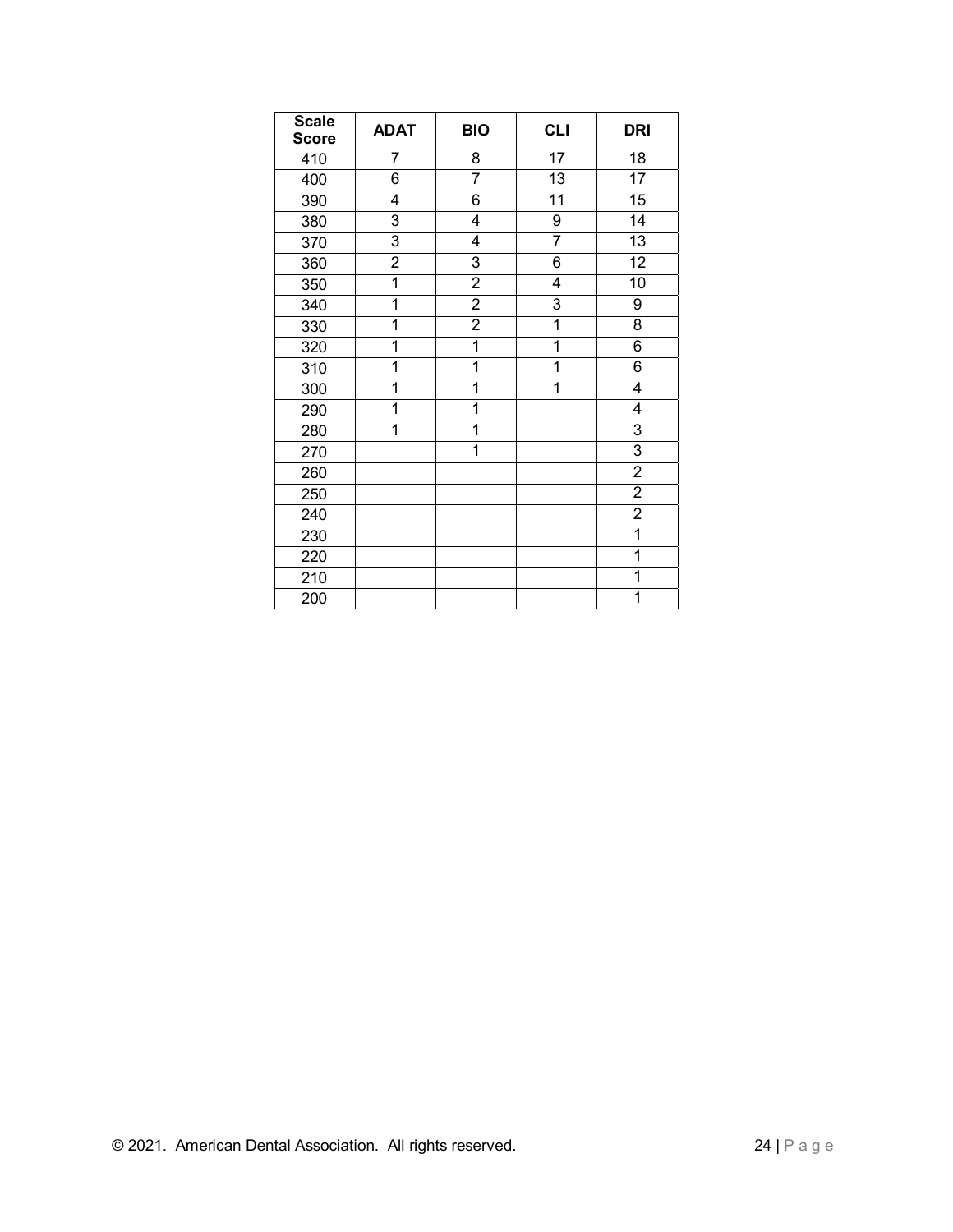#### **Appendix B2: Percentiles Associated with ADAT Scale Scores: 2016-2020 (1,922 administrations)**

| <b>Scale</b><br><b>Score</b> | <b>ADAT</b>     | <b>BIO</b>      | <b>CLI</b>      | DRI             |
|------------------------------|-----------------|-----------------|-----------------|-----------------|
| 800                          |                 | 99              | 99              | 99              |
| 790                          |                 | 99              | 99              | 99              |
| 780                          |                 | 99              | 99              | 99              |
| 770                          |                 | 99              | 99              | 99              |
| 760                          |                 | 99              | 99              | 99              |
| 750                          |                 | 99              | 99              | 99              |
| 740                          | 99              | 99              | 99              | 99              |
| 730                          | 99              | 99              | 99              | 99              |
| 720                          | 99              | 99              | 99              | 99              |
| 710                          | 99              | 99              | 99              | 98              |
| 700                          | 99              | 98              | 99              | 98              |
| 690                          | 99              | 98              | 99              | 98              |
| 680                          | 99              | 97              | 99              | 97              |
| 670                          | 99              | 96              | 98              | 96              |
| 660                          | 99              | 95              | 97              | 96              |
| 650                          | 98              | 94              | 97              | 94              |
| 640                          | 98              | 93              | 96              | 93              |
| 630                          | 96              | 92              | 95              | 92              |
| 620                          | 95              | 89              | 94              | 90              |
| 610                          | 94              | 88              | 92              | 89              |
| 600                          | 93              | 86              | 90              | 87              |
| 590                          | 90              | 84              | 88              | 85              |
| 580                          | 87              | 80              | 85              | 82              |
| 570                          | 84              | 77              | 83              | 79              |
| 560                          | 80              | $\overline{72}$ | $\overline{79}$ | $\overline{75}$ |
| 550                          | 76              | 68              | $\overline{75}$ | $\overline{71}$ |
| 540                          | $\overline{72}$ | 64              | $\overline{71}$ | 67              |
| 530                          | 67              | 59              | 67              | 63              |
| 520                          | 61              | 55              | 62              | 58              |
| 510                          | 55              | 50              | 57              | 54              |
| 500                          | 49              | 46              | 52              | 50              |
| 490                          | 43              | 42              | 47              | 45              |
| 480                          | 38              | 37              | 43              | 41              |
| 470                          | 33              | 32              | 39              | $\overline{37}$ |
| 460                          | 29              | 29              | 34              | 33              |
| 450                          | 25              | 26              | 31              | 30              |
| 440                          | 21              | 22              | 27              | 26              |
| 430                          | $\overline{17}$ | 19              | $\overline{24}$ | 23              |
| 420                          | $\overline{1}3$ | 17              | 20              | 21              |
| 410                          | 11              | 14              | 18              | 18              |
| 400                          | 9               | $\overline{11}$ | 15              | $\overline{16}$ |

ADAT=ADAT Overall; BIO=Biomedical Sciences; CLI=Clinical Sciences DRI=Data, Research Interpretation, & Evidence Based Dentistry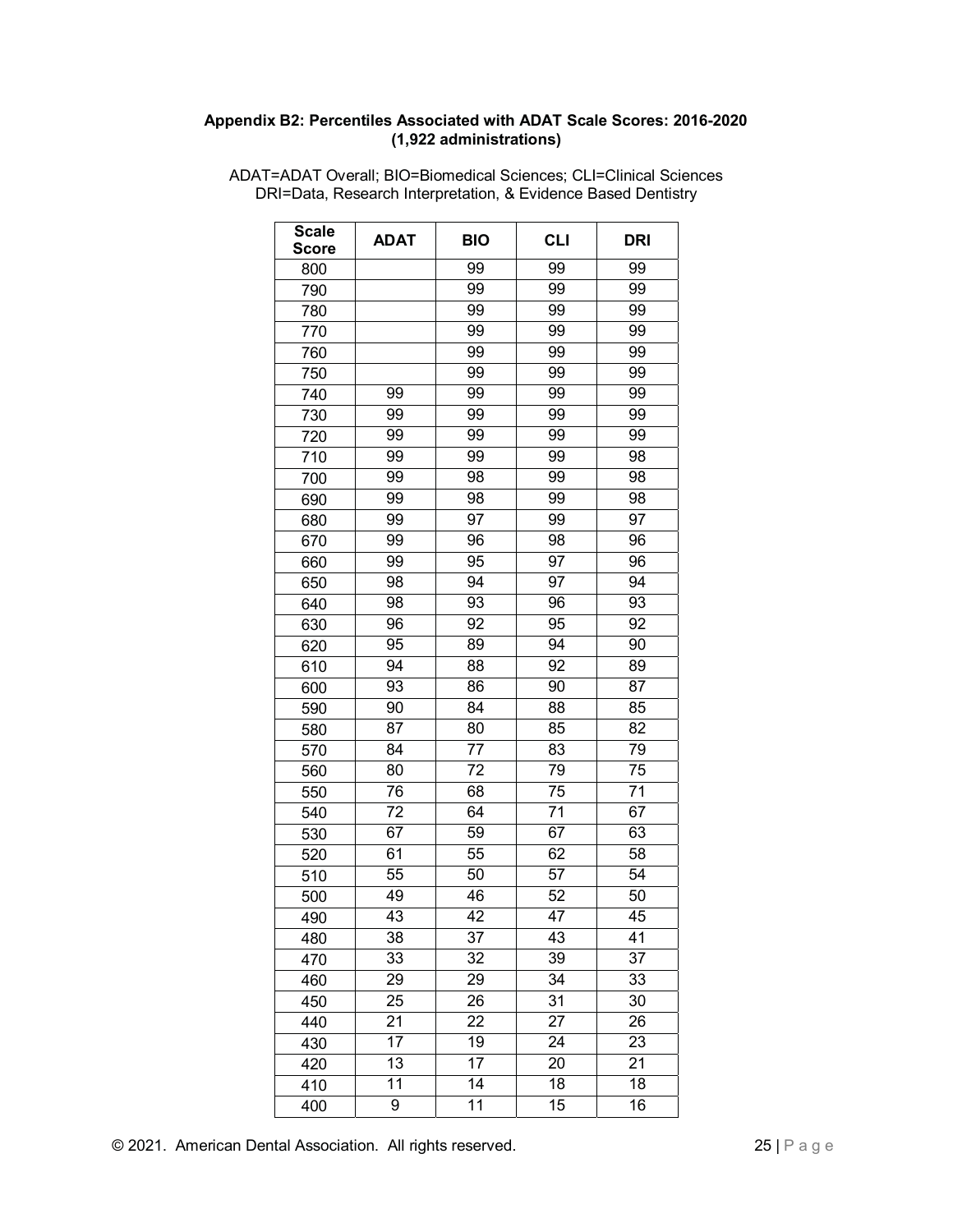| <b>Scale</b><br><b>Score</b> | <b>ADAT</b>    | <b>BIO</b>     | <b>CLI</b>              | <b>DRI</b>      |
|------------------------------|----------------|----------------|-------------------------|-----------------|
| 390                          | 7              | 9              | 12                      | 14              |
| 380                          | 5              | $\overline{7}$ | $\overline{10}$         | 12              |
| 370                          | 4              | 6              | 8                       | 11              |
| 360                          | 3              | 5              | 7                       | $\overline{10}$ |
| 350                          | $\overline{3}$ | 4              | $\overline{6}$          | $\overline{8}$  |
| 340                          | $\overline{2}$ | 4              | 5                       | 7               |
| 330                          | $\overline{2}$ | 3              | 4                       | 6               |
| 320                          | $\overline{2}$ | 3              | $\overline{3}$          | 5               |
| 310                          | $\overline{2}$ | $\mathbf{2}$   | $\overline{3}$          | 4               |
| 300                          | 1              | $\overline{2}$ | $\overline{2}$          | 4               |
| 290                          | $\overline{1}$ | $\overline{1}$ | $\overline{\mathbf{1}}$ | $\overline{3}$  |
| 280                          | 1              | 1              | $\overline{1}$          | $\overline{2}$  |
| 270                          | 1              | 1              | 1                       | $\overline{2}$  |
| 260                          | 1              | 1              | 1                       | $\overline{2}$  |
| 250                          | 1              | 1              | 1                       | $\overline{2}$  |
| 240                          | 1              | 1              | 1                       | $\overline{2}$  |
| 230                          | 1              | 1              | 1                       | 1               |
| 220                          | 1              | 1              | 1                       | 1               |
| 210                          | 1              | 1              | 1                       | 1               |
| 200                          | 1              | 1              | 1                       | 1               |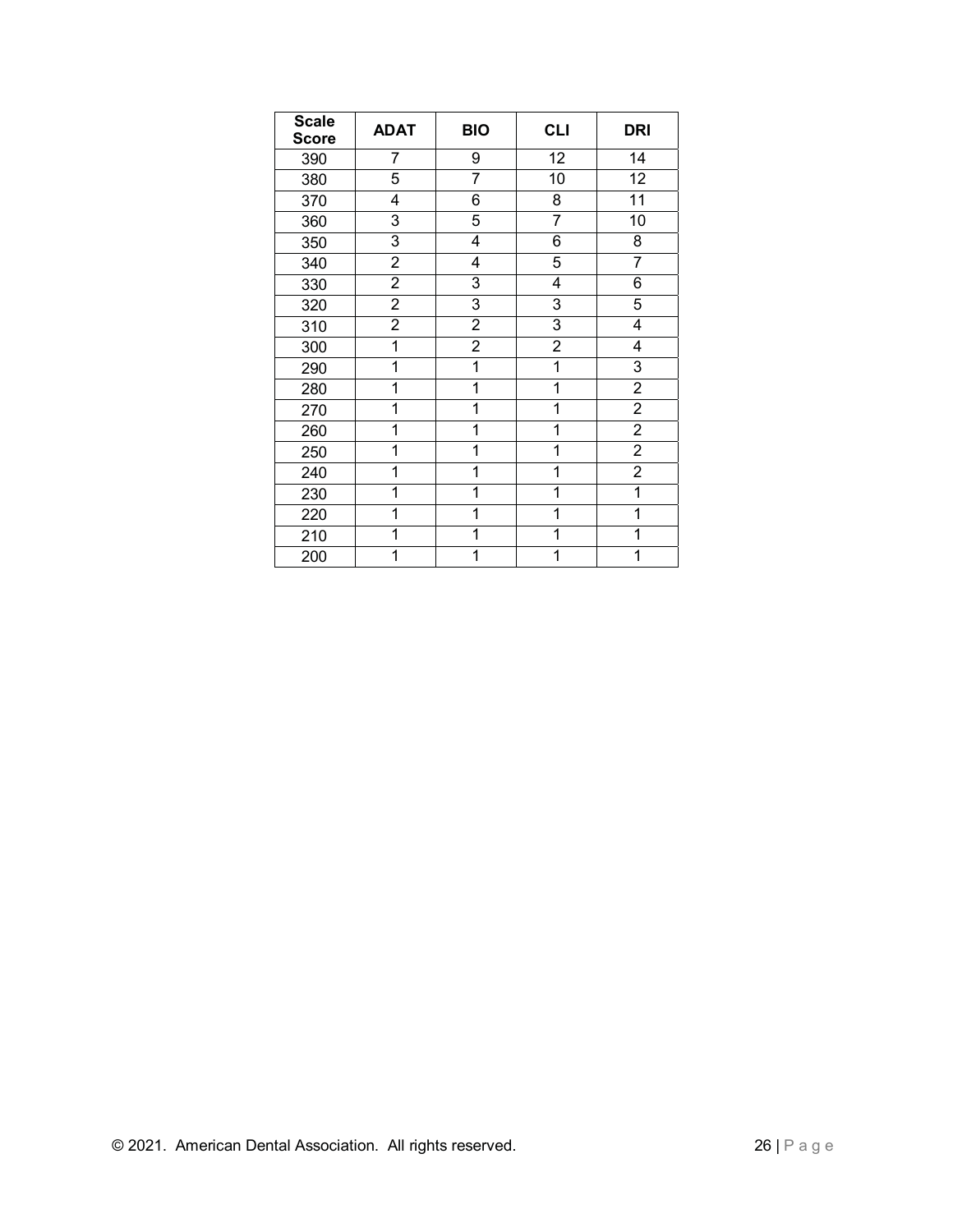### **Specialty N**† **ADAT BIO CLI DRI MEAN SD MEAN SD MEAN SD MEAN SD Advanced Education in General Dentistry, 12 Months** 35 495.7 59.9 534.0 85.2 464.9 59.2 479.1 103.5 **Advanced Education in General Dentistry, 24 Months** 31 492.3 62.1 542.3 84.2 458.7 55.8 457.7 113.8 **Endodontics** 103 528.0 62.3 543.9 78.4 510.3 72.0 531.6 89.5 **General Practice Residency, 12 Months** 34  $\vert$  504.1 63.3  $\vert$  531.2  $\vert$  82.0  $\vert$  480.6  $\vert$  64.0  $\vert$  496.2  $\vert$  107.2 **Pediatric Dentistry** 2001 40 492.3 59.0 525.5 77.1 465.5 66.3 481.3 101.2

#### **Appendix C1: Descriptive Statistics for ADAT Scale Scores, by Specialty: 2020**

Note. ADAT=ADAT Overall, BIO=Biomedical Sciences; CLI=Clinical Sciences, DRI=Data, Research Interpretation, & Evidence Based Dentistry; Norms are presented only for specialties selected by 25 or more candidates.

†Represents the number of candidates who reported interest in the specialty. Candidates could pick multiple specialties.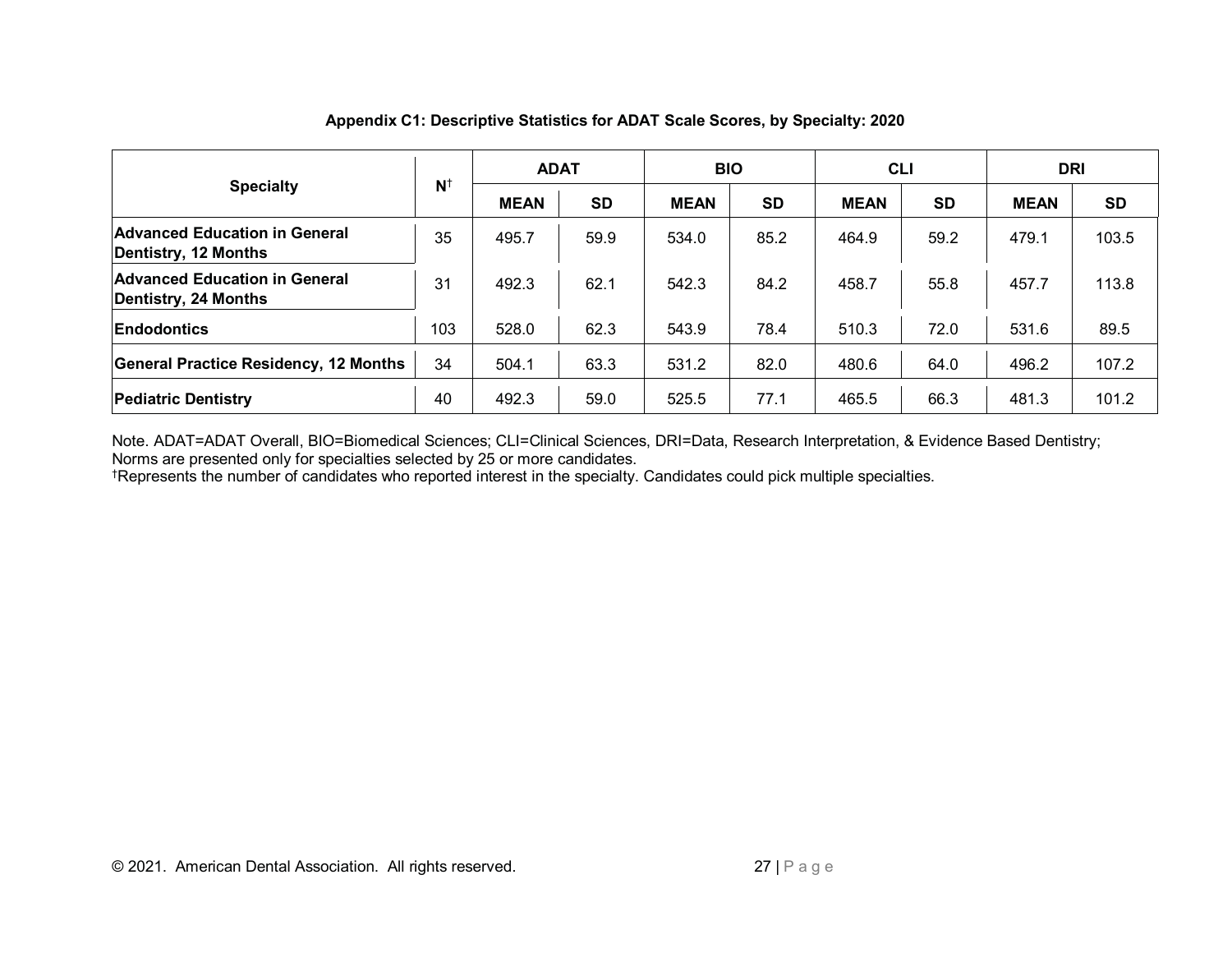| <b>SPECIALTY</b>                                                         | $N^{\dagger}$ | <b>ADAT</b> |           | <b>BIO</b>  |           | <b>CLI</b>  |           | <b>DRI</b>  |           |
|--------------------------------------------------------------------------|---------------|-------------|-----------|-------------|-----------|-------------|-----------|-------------|-----------|
|                                                                          |               | <b>MEAN</b> | <b>SD</b> | <b>MEAN</b> | <b>SD</b> | <b>MEAN</b> | <b>SD</b> | <b>MEAN</b> | <b>SD</b> |
| Advanced Education in General Dentistry, 12 Months                       | 285           | 496.6       | 77.6      | 515.3       | 95.4      | 484.2       | 91.7      | 486.2       | 106.9     |
| <b>Advanced Education in General Dentistry, 24 Months</b>                | 202           | 474.8       | 88.0      | 511.9       | 103.7     | 452.0       | 99.6      | 448.1       | 114.6     |
| <b>Dental Anesthesiology</b>                                             | 50            | 484.6       | 87.3      | 525.0       | 120.9     | 463.2       | 100.6     | 448.0       | 97.8      |
| <b>Dental Public Health</b>                                              | 56            | 473.0       | 82.6      | 519.8       | 106.0     | 440.9       | 98.2      | 445.2       | 108.7     |
| <b>Endodontics</b>                                                       | 620           | 511.6       | 73.9      | 515.0       | 90.3      | 504.5       | 85.4      | 519.0       | 98.7      |
| <b>General Practice Residency, 12 Months</b>                             | 291           | 505.8       | 77.3      | 521.1       | 93.5      | 492.5       | 93.4      | 501.5       | 107.8     |
| <b>General Practice Residency, 24 Months</b>                             | 146           | 489.7       | 88.0      | 522.7       | 103.8     | 468.4       | 101.3     | 467.1       | 113.7     |
| Oral and Maxillofacial Surgery Clinical Fellowships Cosmetic             | 36            | 491.4       | 85.0      | 537.5       | 99.3      | 470.6       | 97.0      | 446.9       | 111.0     |
| Oral and Maxillofacial Surgery Clinical Fellowships Craniofacial         | 33            | 488.5       | 82.2      | 536.7       | 93.0      | 464.5       | 97.6      | 447.0       | 110.8     |
| Oral and Maxillofacial Surgery Clinical Fellowships Oncology             | 33            | 488.2       | 79.9      | 540.3       | 86.1      | 466.1       | 96.7      | 433.3       | 112.7     |
| <b>Maxillofacial Prosthetics</b>                                         | 32            | 493.1       | 80.2      | 541.3       | 92.7      | 470.0       | 94.5      | 449.1       | 105.1     |
| <b>Prosthodontics/Maxillofacial Prosthetics</b>                          | 58            | 490.2       | 79.3      | 535.7       | 95.0      | 465.3       | 93.3      | 453.8       | 102.7     |
| <b>Oral and Maxillofacial Pathology</b>                                  | 39            | 472.6       | 78.0      | 525.1       | 89.8      | 442.6       | 97.6      | 432.1       | 102.3     |
| <b>Oral and Maxillofacial Radiology</b>                                  | 42            | 472.9       | 76.3      | 518.6       | 90.9      | 447.9       | 96.9      | 436.0       | 97.5      |
| <b>Oral and Maxillofacial Surgery</b>                                    | 87            | 482.4       | 86.5      | 517.0       | 104.8     | 458.4       | 102.1     | 460.6       | 114.8     |
| <b>Oral Medicine</b>                                                     | 52            | 474.0       | 78.9      | 515.0       | 97.5      | 449.0       | 92.4      | 441.7       | 103.9     |
| <b>Orofacial Pain</b>                                                    | 45            | 488.9       | 74.9      | 542.2       | 91.8      | 461.8       | 89.4      | 441.8       | 100.3     |
| <b>Clinical Fellowship in Craniofacial and Special Care Orthodontics</b> | 53            | 488.3       | 82.9      | 537.2       | 103.8     | 459.6       | 96.0      | 450.8       | 101.3     |
| <b>Orthodontics and Dentofacial Orthopedics</b>                          | 408           | 519.8       | 74.4      | 528.6       | 93.2      | 516.1       | 85.6      | 512.4       | 100.0     |

© 2021. American Dental Association. All rights reserved. 28 | P a g e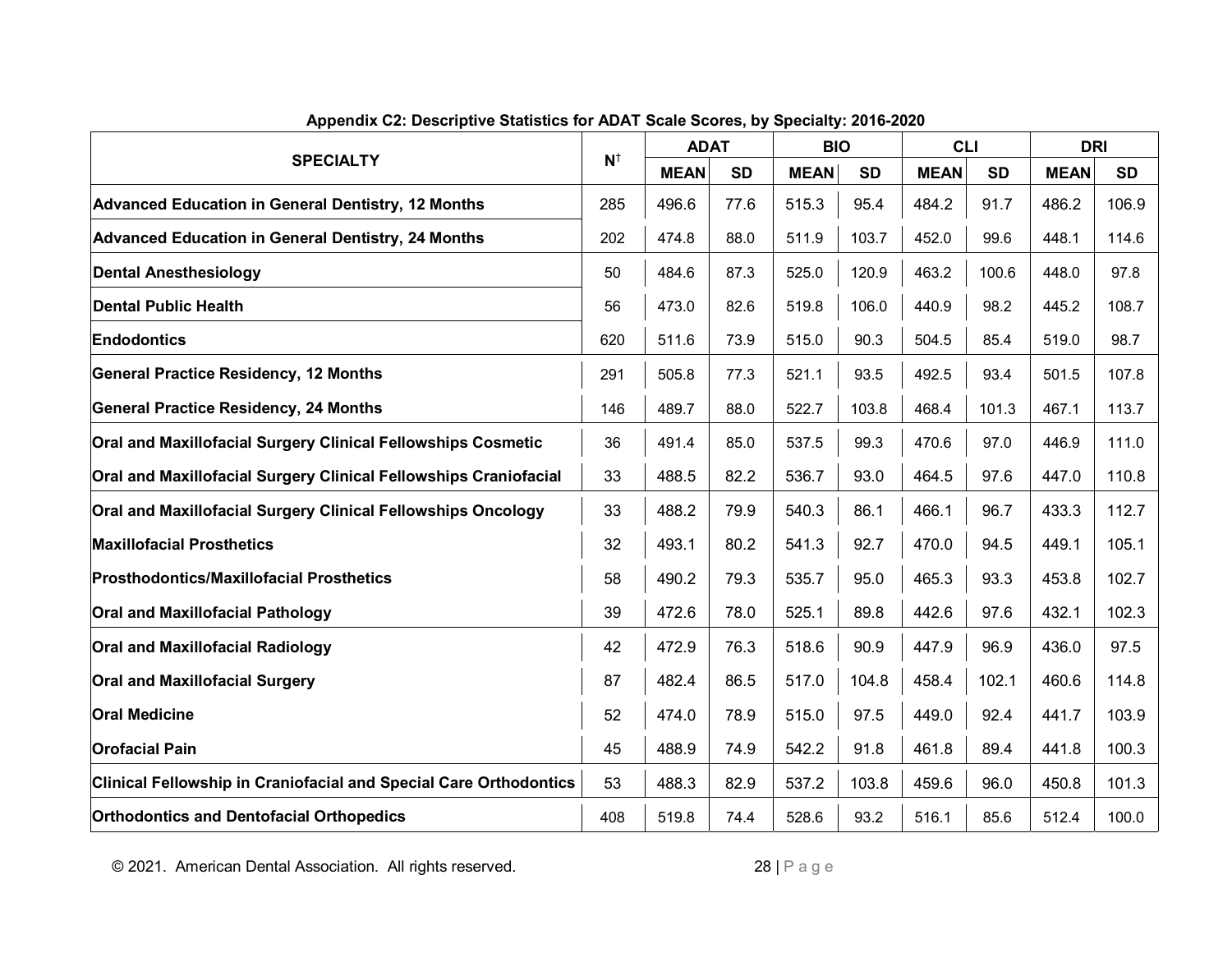| <b>SPECIALTY</b>                 | $N^{\dagger}$ | <b>ADAT</b> |           | <b>BIO</b>  |           | <b>CLI</b>  |           | <b>DRI</b>  |           |
|----------------------------------|---------------|-------------|-----------|-------------|-----------|-------------|-----------|-------------|-----------|
|                                  |               | <b>MEAN</b> | <b>SD</b> | <b>MEAN</b> | <b>SD</b> | <b>MEAN</b> | <b>SD</b> | <b>MEAN</b> | <b>SD</b> |
| <b>Orthodontics/Periodontics</b> | 162           | 517.2       | 81.7      | 543.0       | 102.3     | 501.5       | 89.3      | 497.1       | 112.2     |
| <b>Pediatric Dentistry</b>       | 478           | 493.5       | 69.4      | 499.6       | 90.5      | 487.7       | 86.1      | 488.0       | 88.0      |
| <b>Periodontics</b>              | 153           | 494.        | 83.6      | 523.7       | 101.4     | 476.0       | 92.3      | 470.5       | 113.8     |
| <b>Prosthodontics</b>            | 129           | 473.6       | 86.8      | 495.9       | 107.1     | 467.1       | 92.7      | 446.0       | 114.5     |

Note. ADAT=ADAT Overall, BIO=Biomedical Sciences; CLI=Clinical Sciences, DRI=Data, Research Interpretation, & Evidence Based Dentistry; Norms are presented only for specialties selected by 25 or more candidates.

†Represents the number of candidates who reported interest in the specialty. Candidates could pick multiple specialties.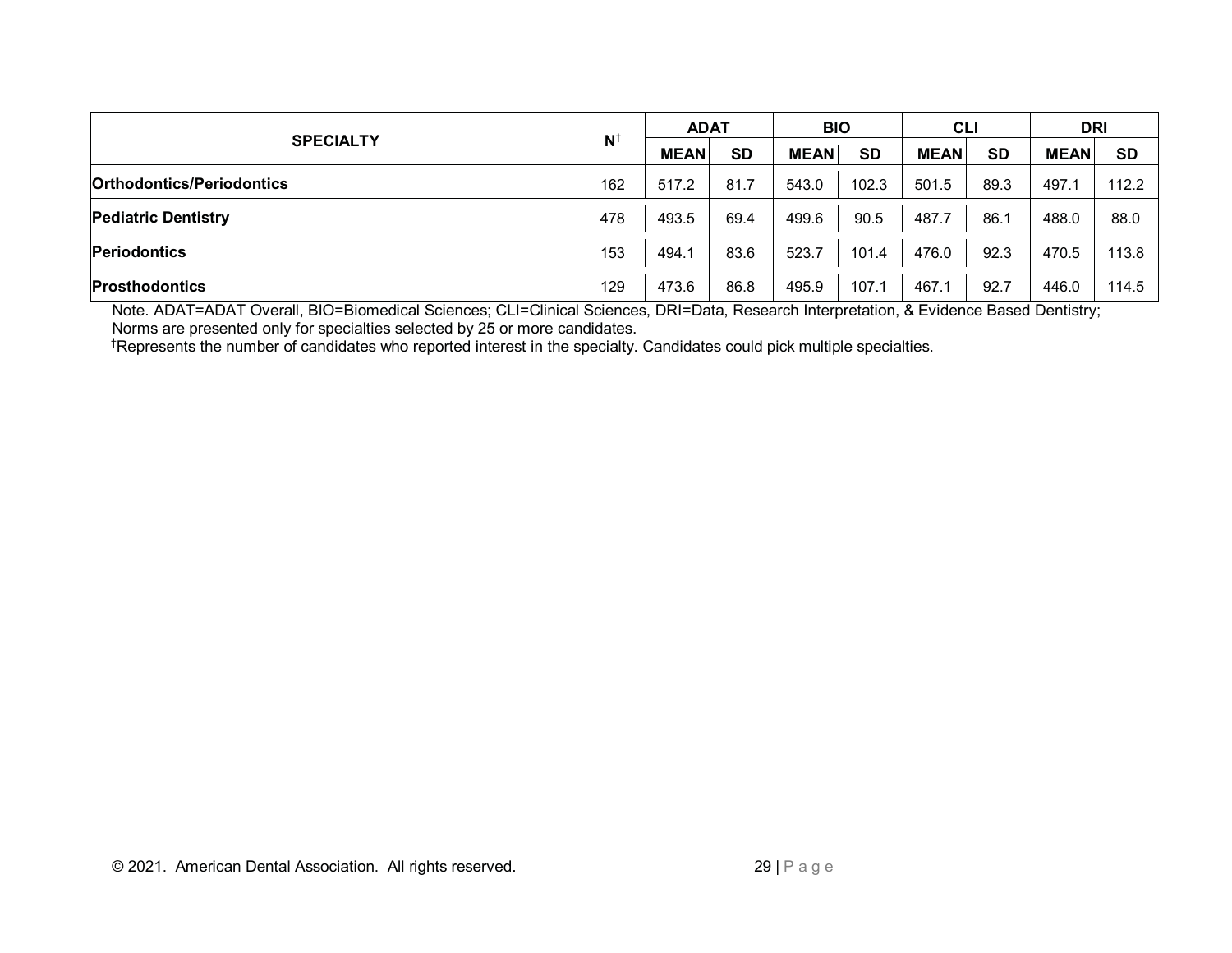#### **Appendix D1: Frequency Distributions for ADAT Overall Scales, by Specialty: 2020**

*Note: Frequency distributions are provided for specialties selected by 80 or more candidates.*



*Frequency distribution for the ADAT Overall scale: 2020 Endodontics (103 administrations)*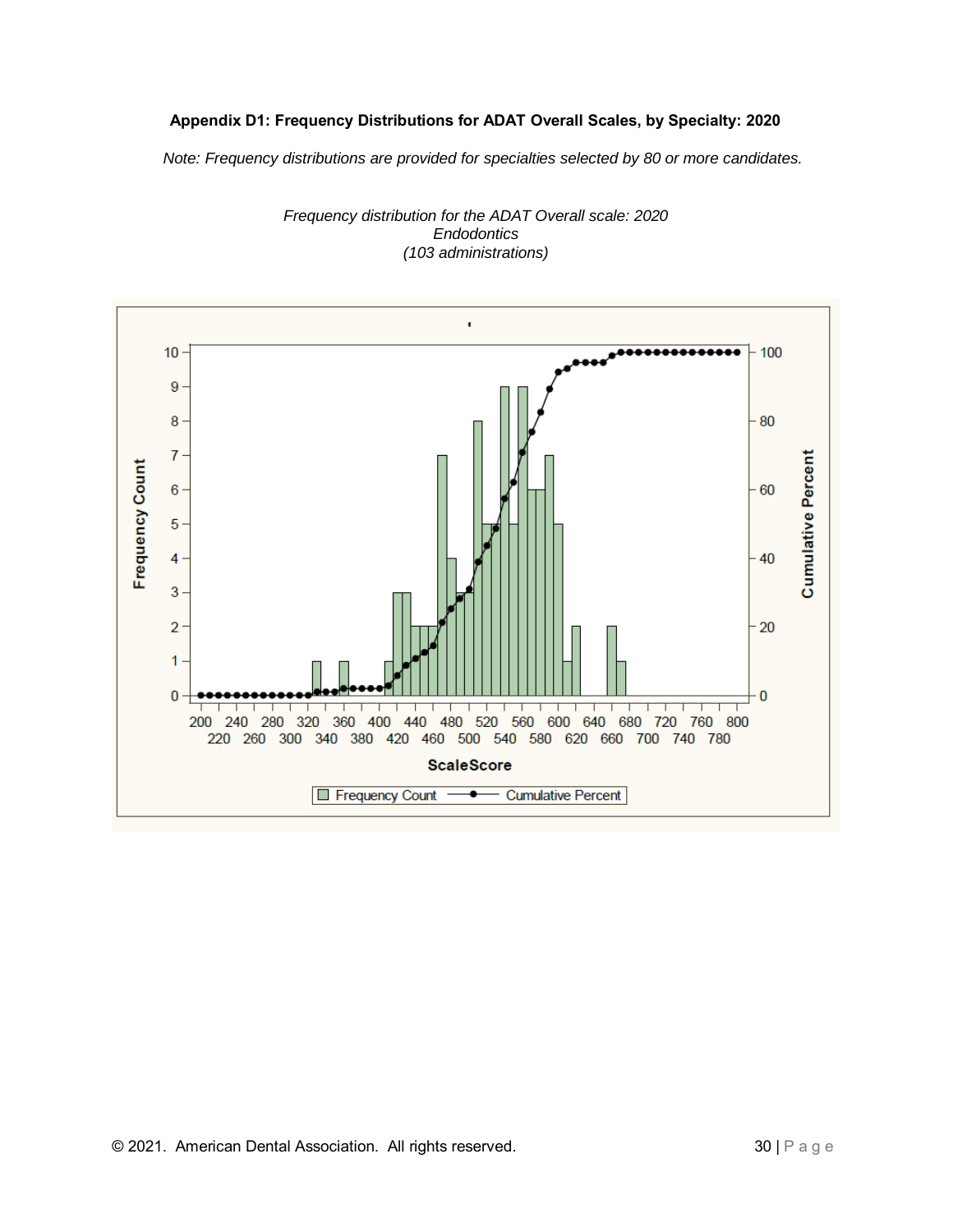#### **Appendix D2: Frequency Distributions for ADAT Overall Scales, by Specialty: 2016-2020**

*Note: Frequency distributions are provided for specialties selected by 80 or more candidates.*



*Frequency distribution for the ADAT Overall scale: 2016-2020 Advanced Education in General Dentistry, 12 Months (285 administrations)*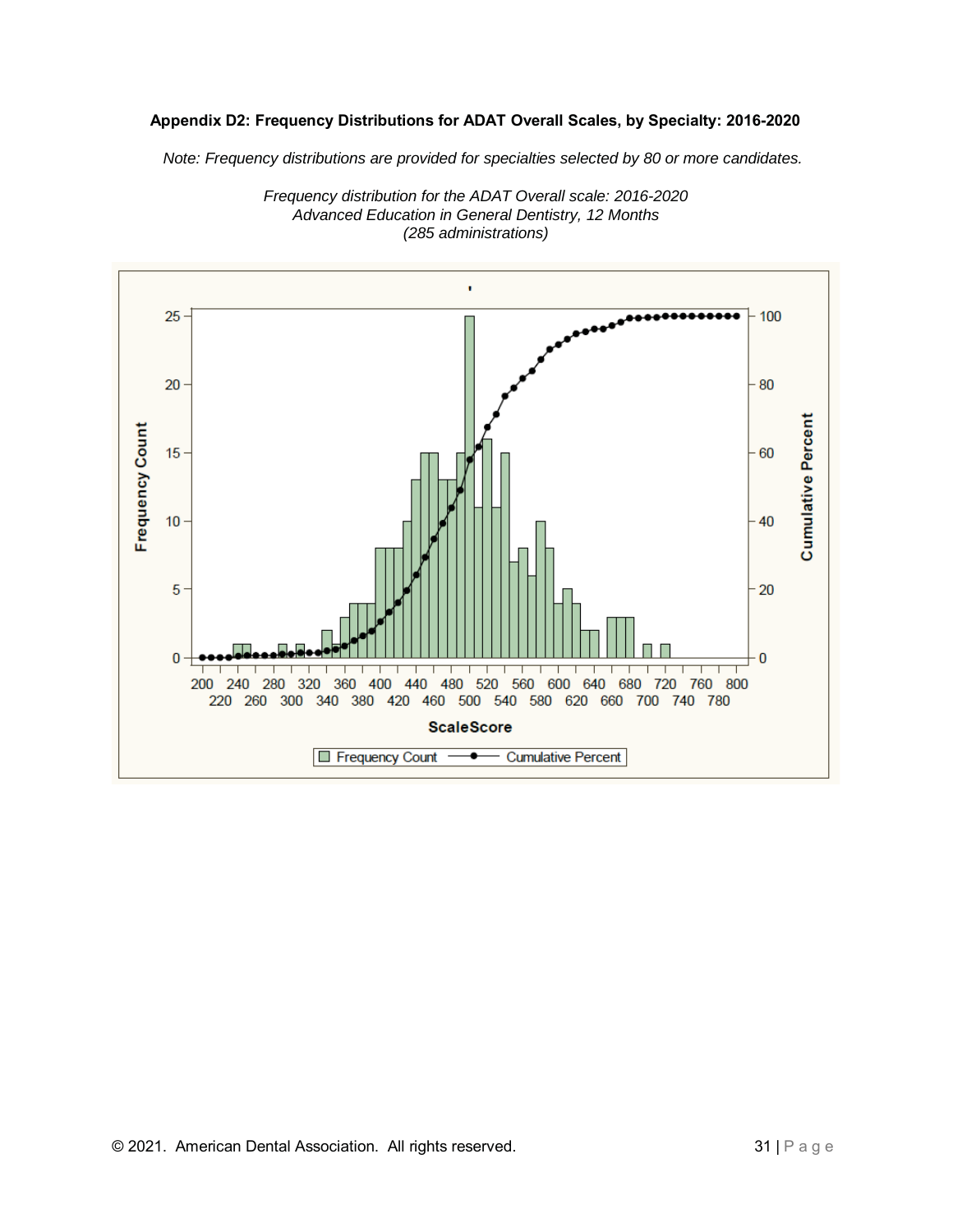

*Frequency distribution for the ADAT Overall scale: 2016-2020 Advanced Education in General Dentistry, 24 Months (202 administrations)*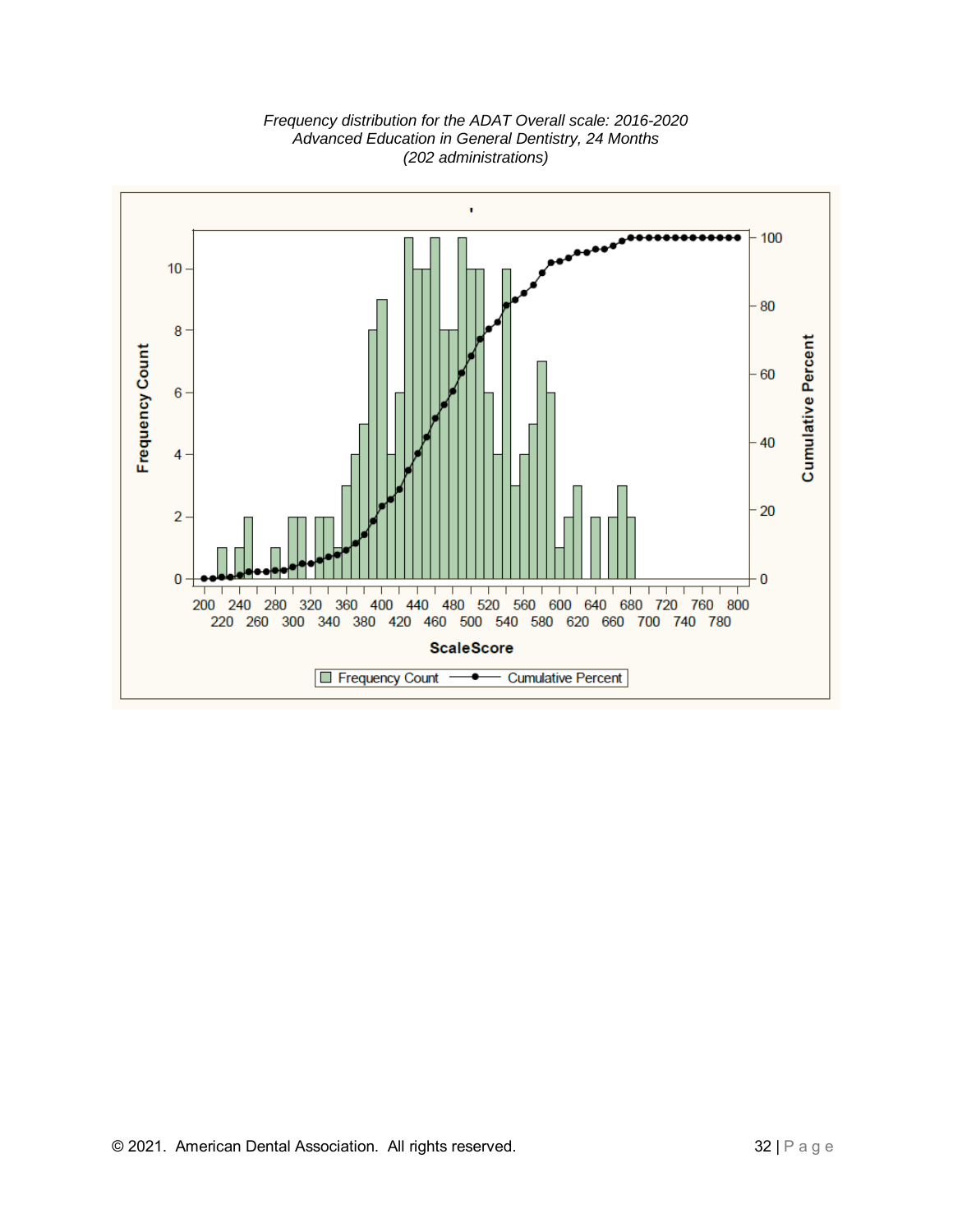

*Frequency distribution for the ADAT Overall scale: 2016-2020 Endodontics (620 administrations)*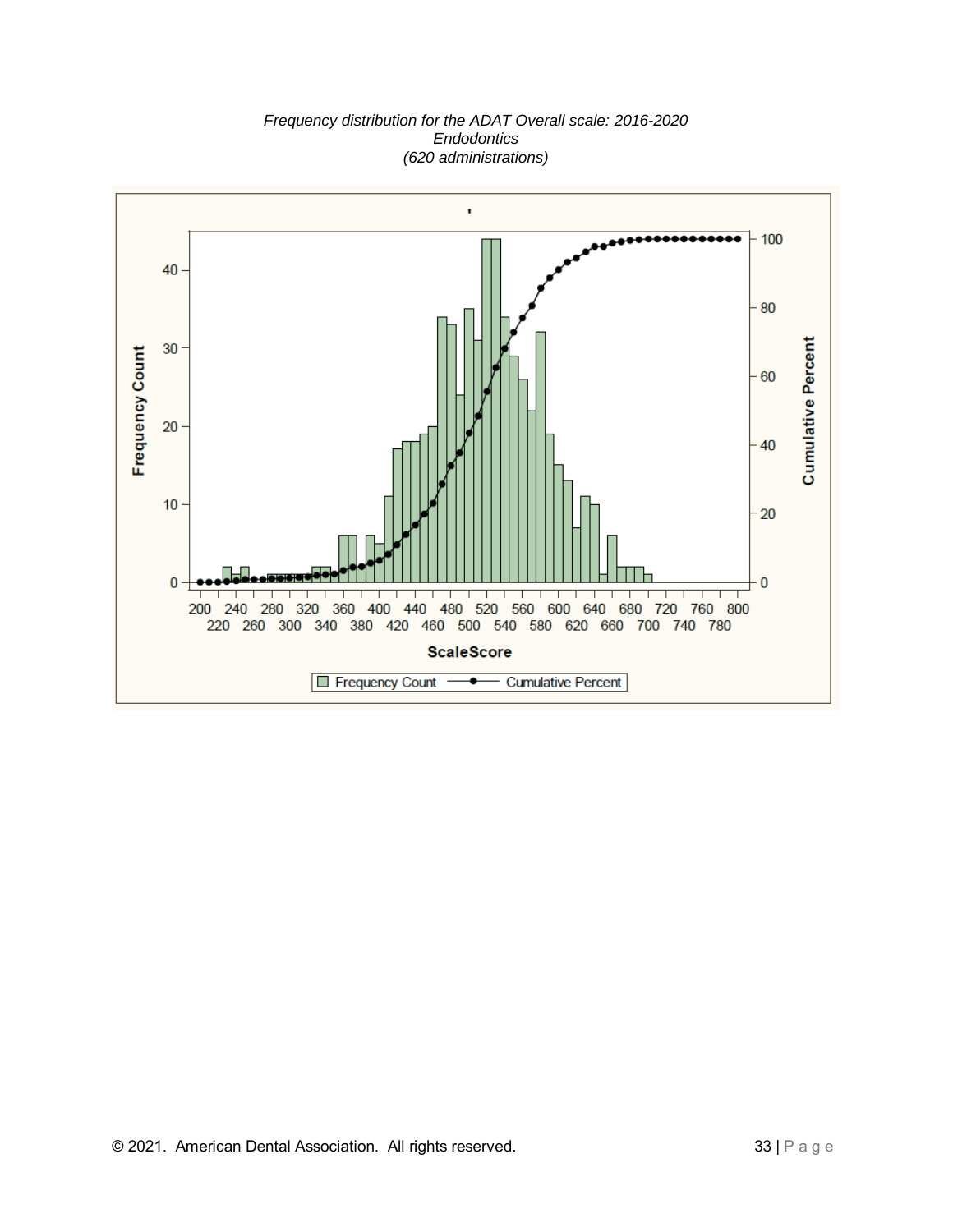

#### *Frequency distribution for the ADAT Overall scale: 2016-2020 General Practice Residency, 12 Months (291 administrations)*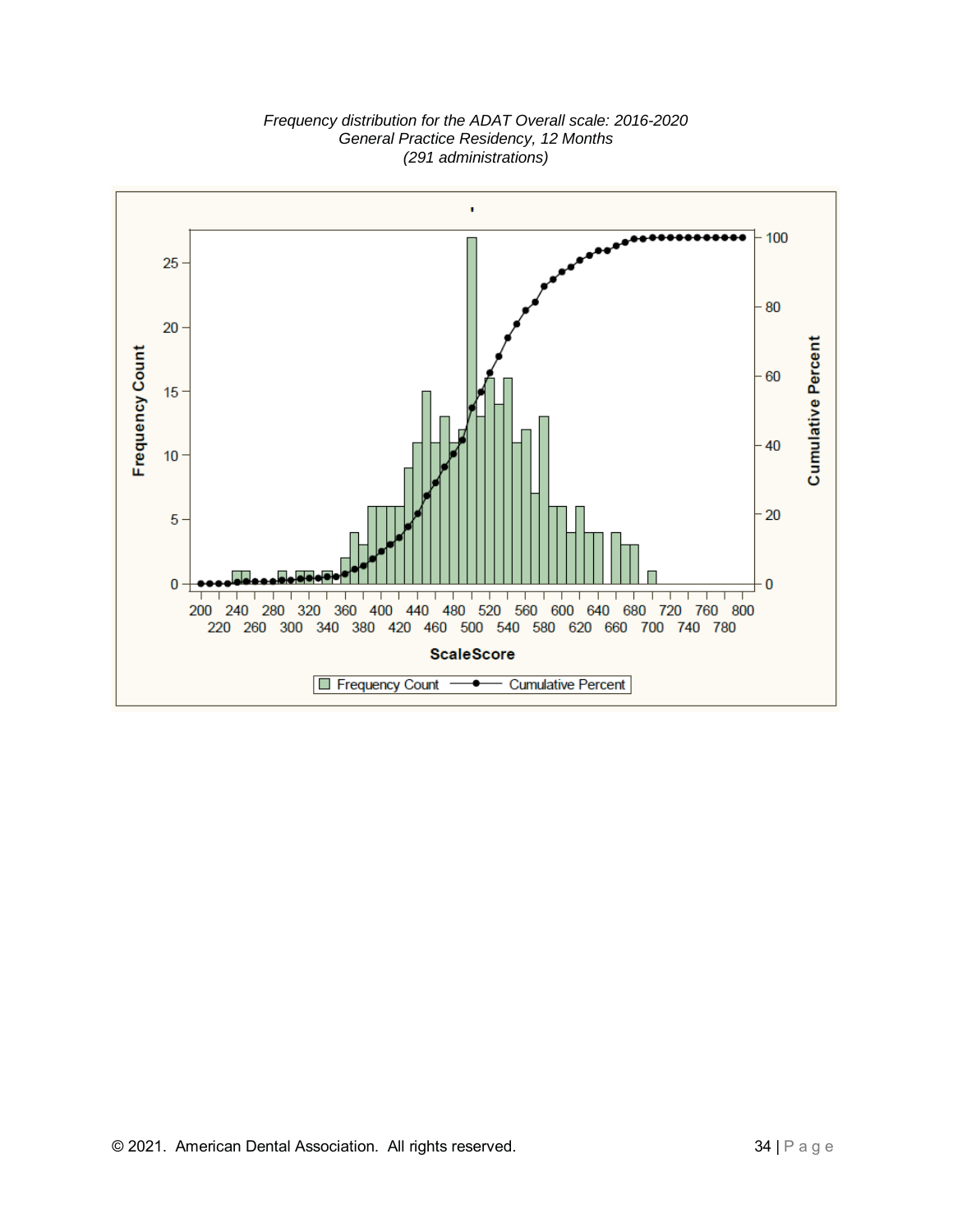

#### *Frequency distribution for the ADAT Overall scale: 2016-2020 General Practice Residency, 24 Months (146 administrations)*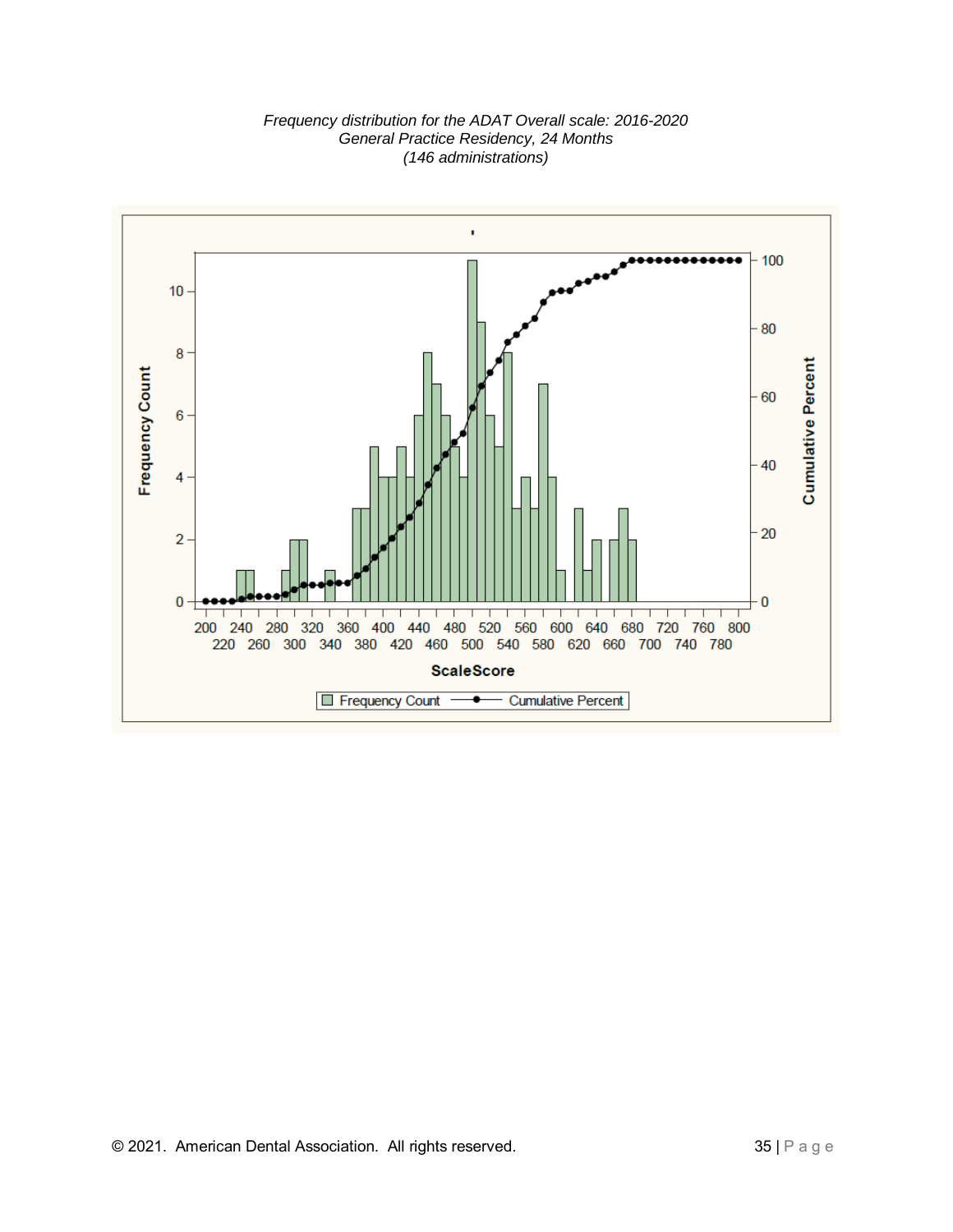

*Frequency distribution for the ADAT Overall scale: 2016-2020 Oral and Maxillofacial Surgery (87 administrations)*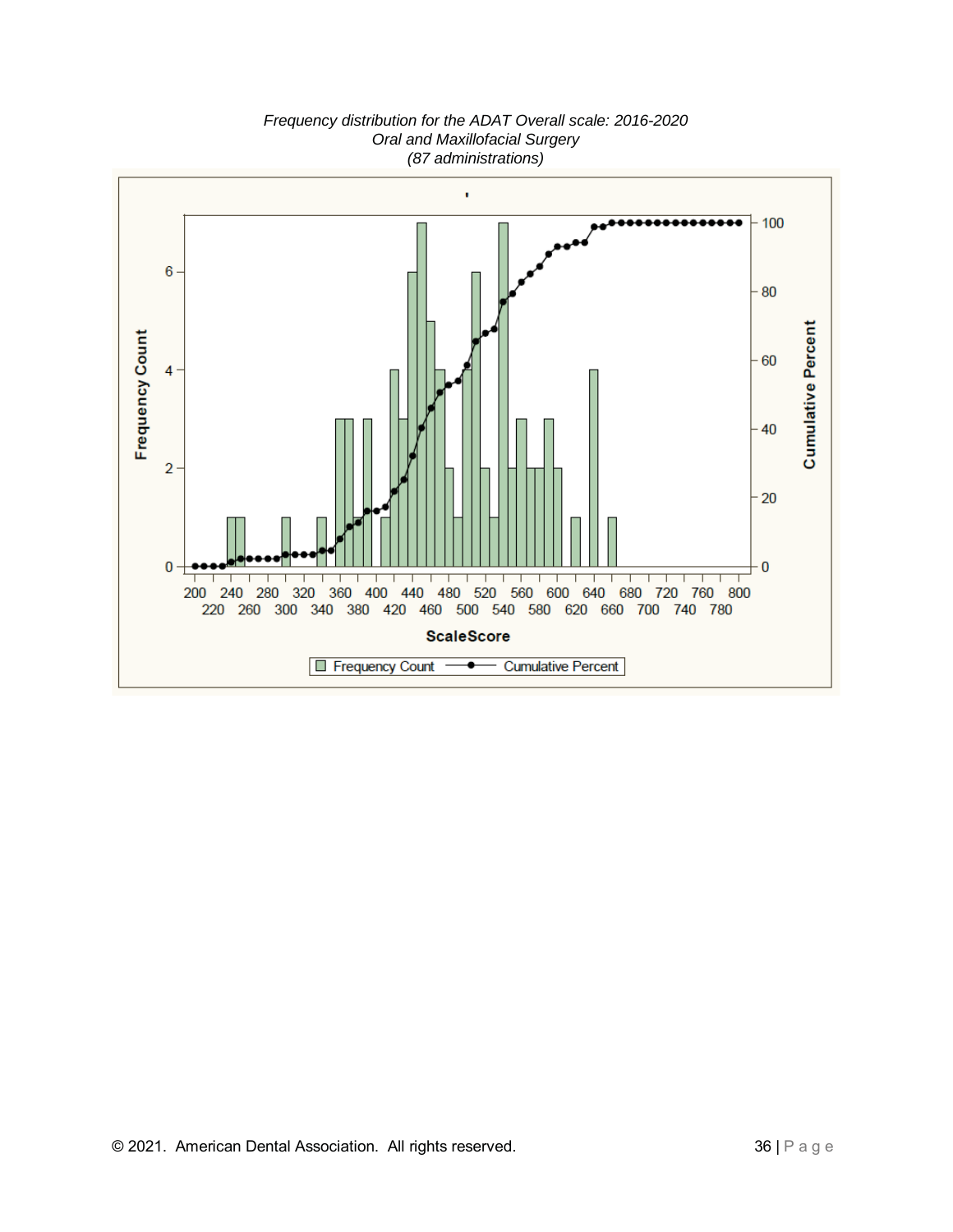

#### *Frequency distribution for the ADAT Overall scale: 2016-2020 Orthodontics and Dentofacial Orthopedics (408 administrations)*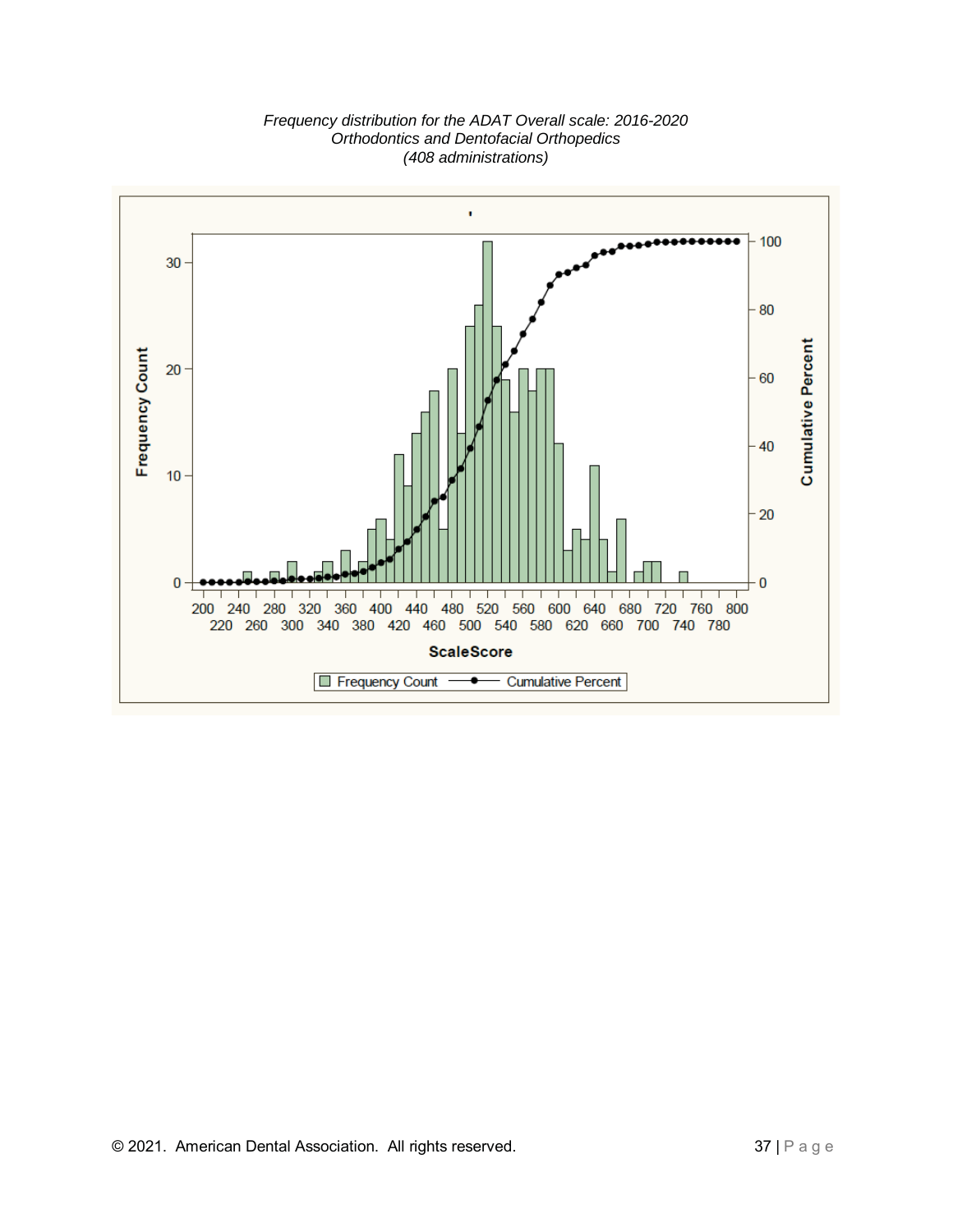

*Frequency distribution for the ADAT Overall scale: 2016-2020 Orthodontics/Periodontics (162 administrations)*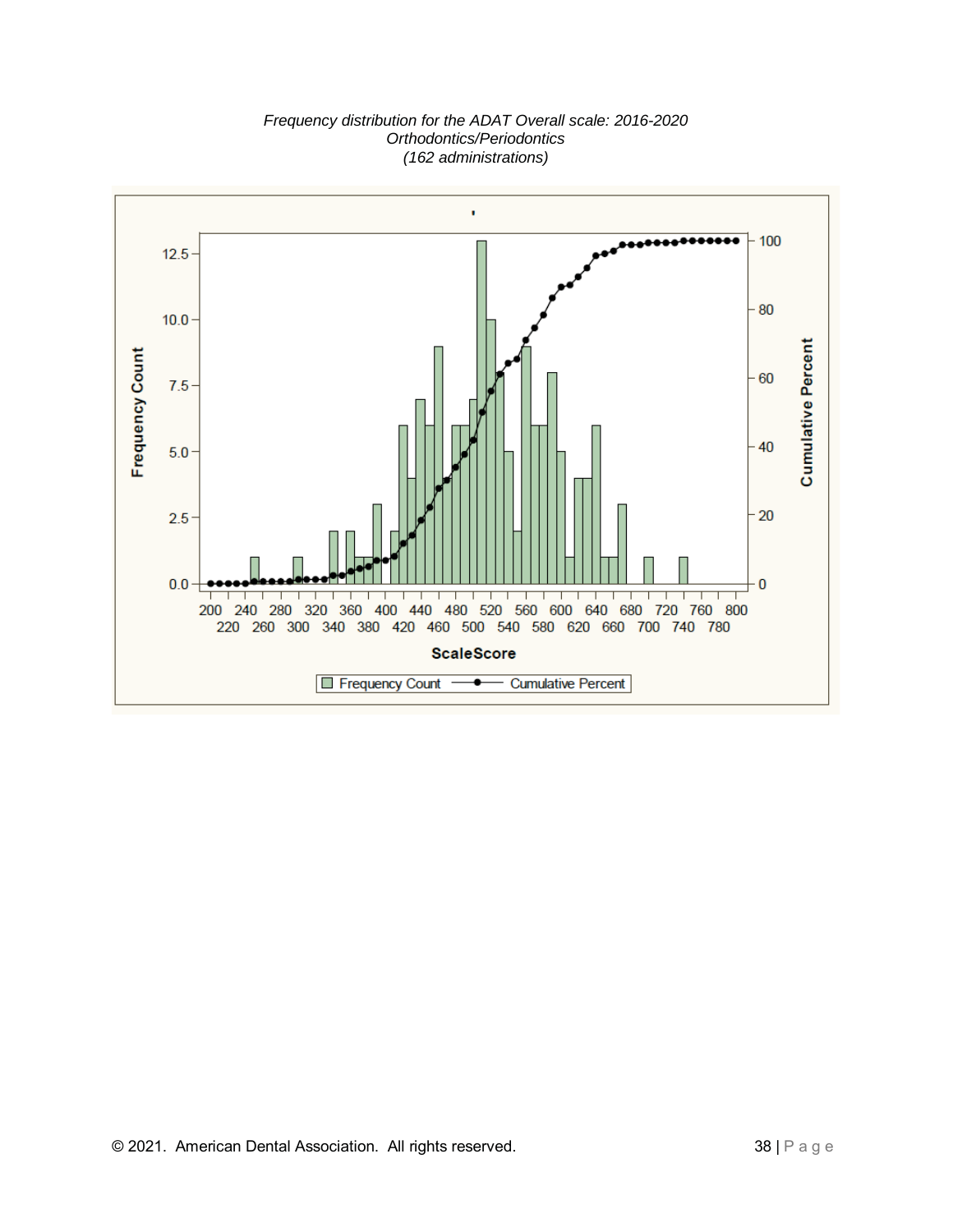

*Frequency distribution for the ADAT Overall scale: 2016-2020 Pediatric Dentistry (478 administrations)*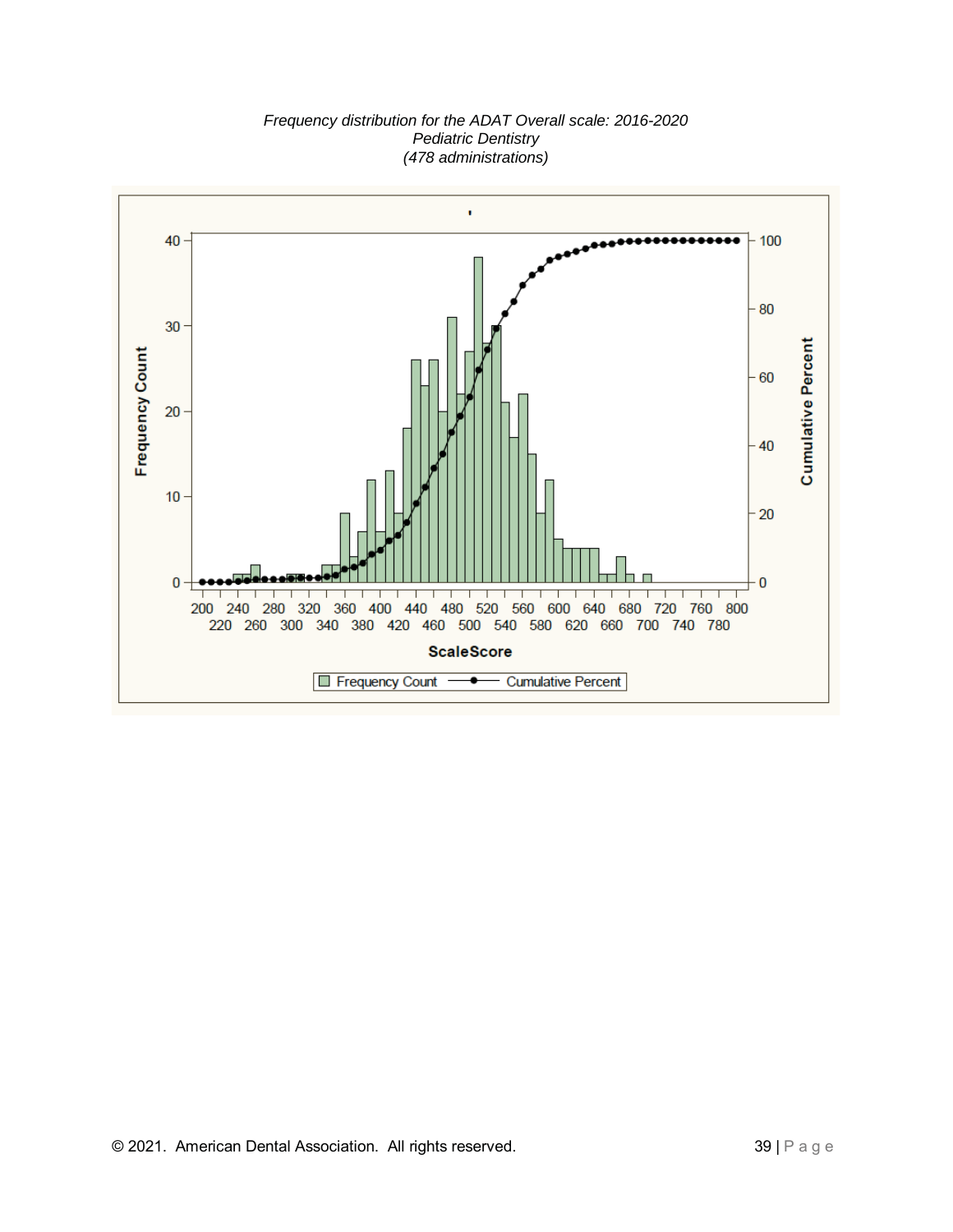

*Frequency distribution for the ADAT Overall scale: 2016-2020 Periodontics (153 administrations)*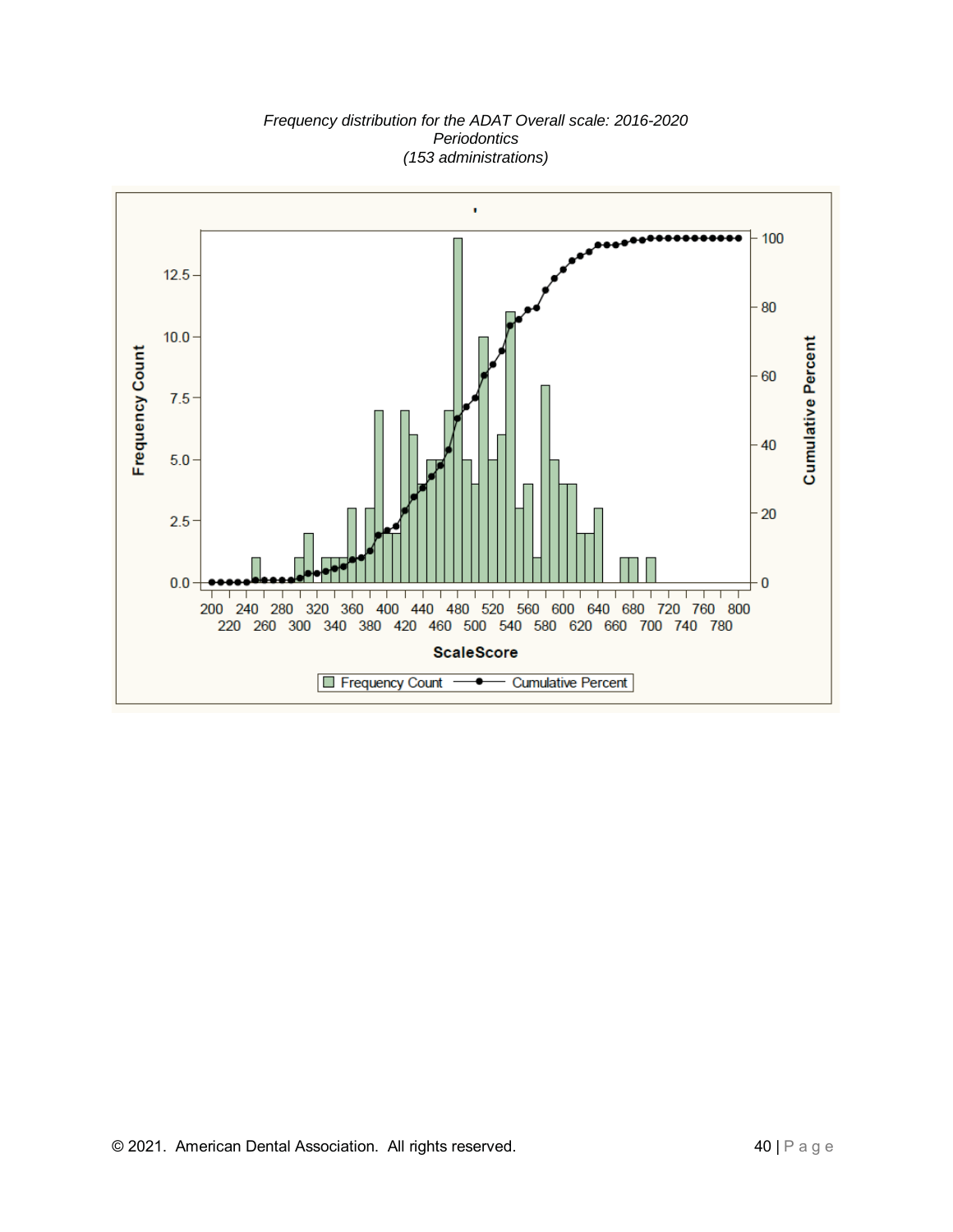

*Frequency distribution for the ADAT Overall scale: 2016-2020 Prosthodontics (129 administrations)*